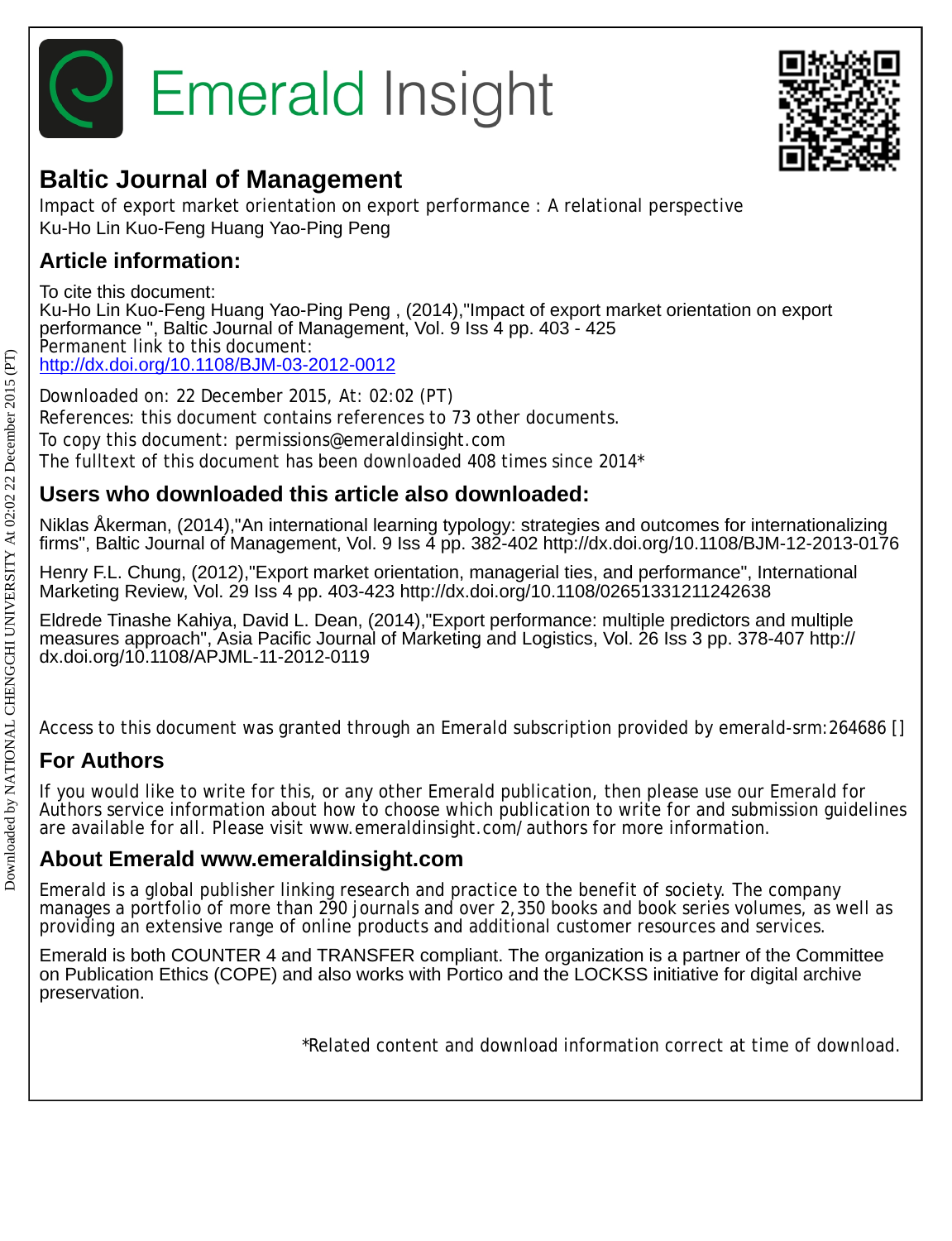

The current issue and full text archive of this journal is available at www.emeraldinsight.com/1746-5265.htm

# Impact of export market orientation on export performance

# A relational perspective

Ku-Ho Lin

Department of Business Administration, National Chung Hsing University, Taiwan, China

Kuo-Feng Huang

Department of Business Administration, National Chengchi University, Taiwan, China, and Yao-Ping Peng

Department of Business Administration, National Chung Hsing University, Taiwan, China

#### Abstract

Purpose – The purpose of this paper is to explore the mediating role of export market orientation (EMO) in the relationship between inter-organizational relationships and export performance, and the moderating role of degree of internationalization in the relationship between EMO and export performance.

Design/methodology/approach – The authors sent questionnaires to the 1,000 largest manufacturers listed in CommonWealth magazine (2009), and a random sample of 500 machinery manufacturers listed in the Taiwan Association of Machinery Industry Directory. The authors received 244 completed questionnaires through which to examine the hypotheses.

Findings – The findings show that trust and social interaction positively influence EMO, which then enhances export performance. However, the moderating effect of degree of internationalization has no significant impact on the EMO and export performance relationship.

Research limitations/implications – Future studies should conduct two-way research on focal firms (manufacturers) and overseas partners (agents or distributors) through common variables including trust, commitment, satisfaction, etc. The results indicate that the content validity of the present study is somewhat inadequate, possibly due to the cultural differences involved.

Practical implications – Overseas information exchange between exporters and partners fosters firms' export performance. Thus, closer relationships with channel partners or customers via trust and social interactions may help firms to conduct appropriate EMO activities to access overseas market information and improve export performance.

Originality/value – By investigating Taiwanese exporters, who tend to emphasize relational capital, the authors determine that EMO is important in understanding how inter-organizational relationships influence export performance. The authors also contribute a more comprehensive view to the literature. Keywords Internationalization, Export market orientation, Inter-organizational relationships Paper type Research paper

#### 1. Introduction

Firms pursue internationalization in order to obtain the benefits of production at lower costs, reduced risk and the exploration of new markets (Czinkota and Ronkainen, 2001). Johanson and Wiedersheim-Paul (1975) cited lack of knowledge and resources as the most formidable obstacles to achieving internationalization (see also Luostarinen, 1979). These obstacles can be reduced through incremental decision making and learning about Impact of EMO on export performance

## 403

Received 12 March 2012 Revised 12 March 2012 25 January 2013 29 September 2013 4 April 2014 6 June 2014 2 July 2014 Accepted 3 July 2014

Baltic Journal of Management Vol. 9 No. 4, 2014 pp. 403-425  $\odot$  Emerald Group Publishing Limited 1746-5265 DOI 10.1108/BJM-03-2012-0012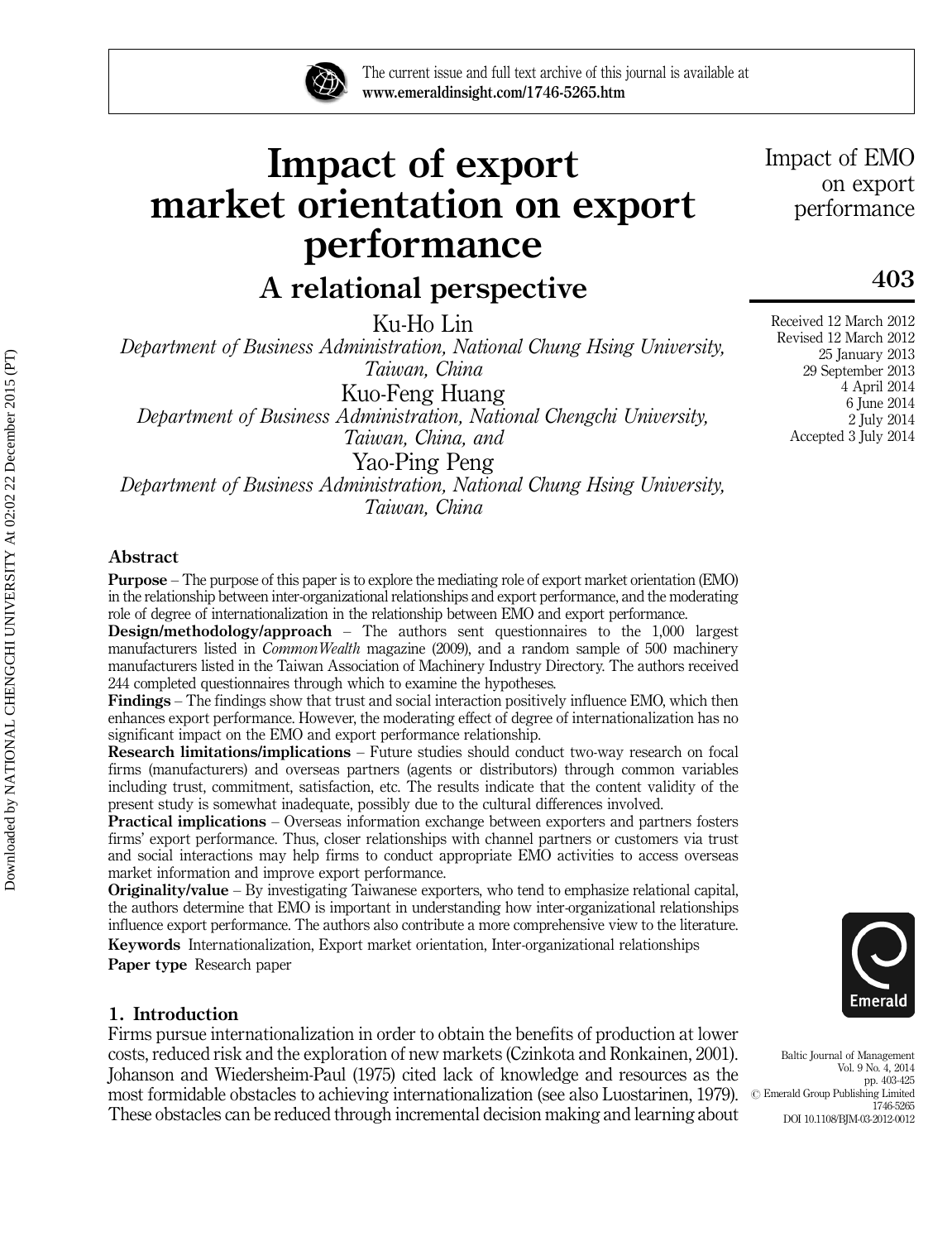foreign markets and operations via exporting, which is the most common entry mode favoured by firms when embarking on internationalization (Luostarinen, 1979), due to advantages such as lower risks, flexibility of entry and withdrawal, lower demands on human and financial resources, and the possibility of reaching foreign customers without an actual physical presence, in contrast to foreign direct investment (Murray et al., 2007). Currently, firms rely heavily on their export intermediaries, partners or network members to gain rich and useful information about foreign markets (Morgan and Hunt, 1994; Elg, 2008). When studying international firms, export market orientation (EMO) is regarded as a key factor affecting export performance (Cadogan et al., 1999, 2001, 2003). EMO requires that firms constantly monitor their customers, competitors and market environments in order to develop and sell goods and services perceived as valuable by customers in export markets. Cadogan et al. (2002) asserted that market-oriented activity refers mainly to the collection, dissemination and application of market information. Samiee and Walters (1990) suggested that successful exporters are motivated to initiate export activities based on proactive reasons, since maintaining exports on a sustained basis reflects a higher level of export involvement and monitoring of changes in the market environment. Export-information-related management practices in firms are bound to lag behind their domestic information-management practices (Johanson and Wiedersheim-Paul, 1975; Albaum *et al.*, 1994) due to local familiarity. Specifically, firms need a fresh understanding of the factors that affect EMO and enhance export performance.

Prior research has indicated some of the benefits related to exporting, such as lower risks, fewer demands on human and financial resources, flexibility of entry and withdrawal, and the possibility of reaching foreign customers without having a physical presence in the target country (Francis and Collins-Dodd, 2000). It is also possible for exporters to utilize the services of various types of intermediaries if they do not want to invest in establishing a subsidiary in the foreign market to perform marketing activities (Brouthers et al., 2009). However, exporting has its own drawbacks, such as sensitivity to import regulations and changes in the market environment, including the behaviour of consumers and competitors. Among these challenges, an exporter's performance largely depends on the cooperation and efficiency of the various actors providing vital support. These actors include providers offering services such as logistics, banking, product-related services, etc. Other participants include intermediaries including importers, export-management companies, distributors and retailers. The most important challenge to exporters is how to obtain vital customer feedback, the various types of target market data and the information necessary for strategic decision making, in order to achieve a satisfactory performance level.

Export performance is a multi-dimensional construct that is defined in terms of degree of economic and non-economic achievement in export markets (Cadogan et al., 2009). Earlier studies have focused on the market orientation – export performance relationship (Hyvönen and Tuominen,  $2007$ ) and EMO – export performance relationship (Cadogan et al., 1999, 2003; Murray et al., 2007), and suggested a positive correlation between both. Yet few studies have explored the antecedents of EMO. Cadogan et al. (2001) highlighted that while antecedents of market-oriented behaviour are formed based on the domestic level, the formation of antecedents of export marketoriented behaviour should be based on the export level. They also pointed out the likelihood of domestic bias if antecedents of market orientation are constructed on the basis of a non-exporting context. In the past, firms have largely focused on managing domestic market intelligence, and have been less concerned with managing foreign

BJM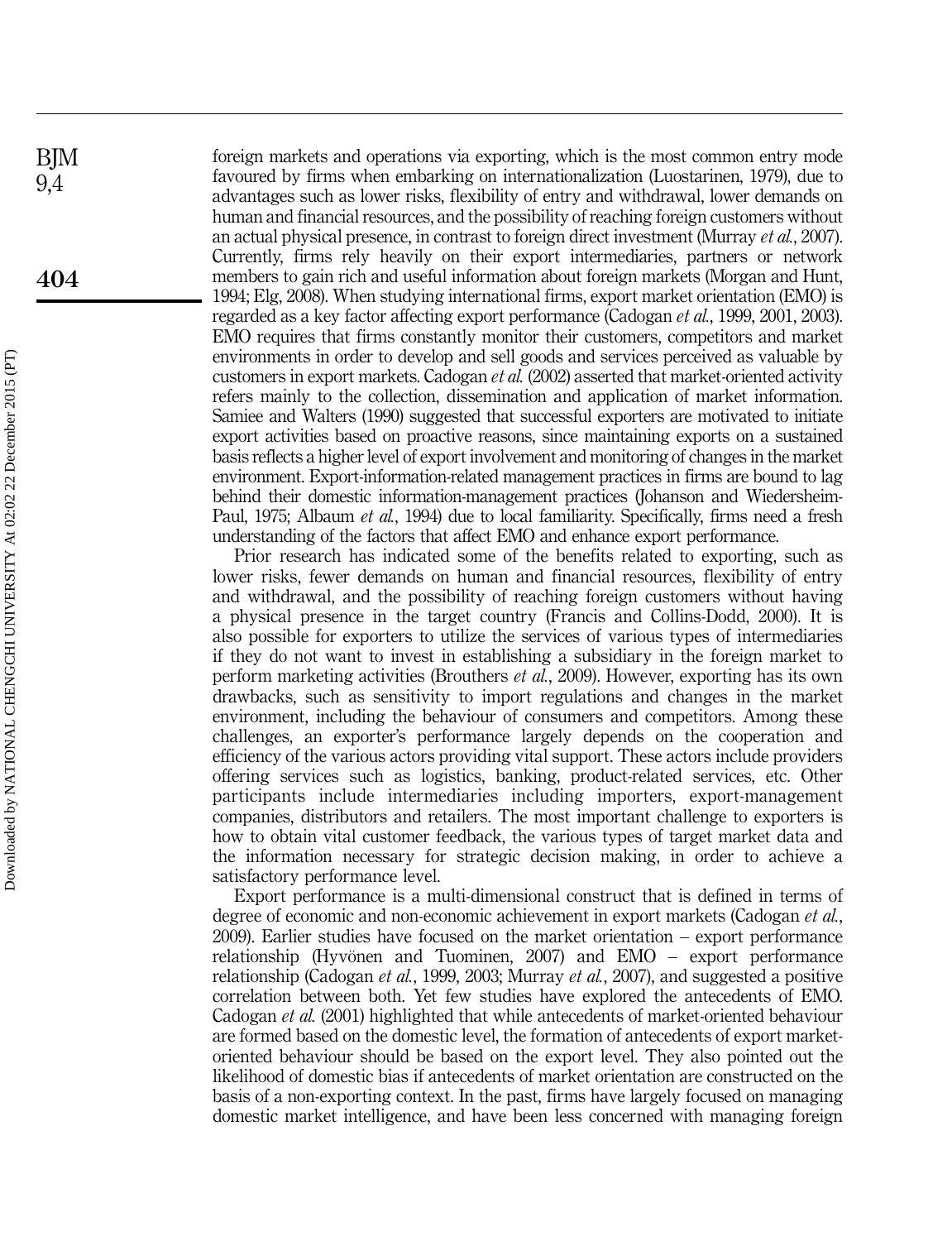market intelligence. However, the question of whether a firm's market orientation has the same impact on both domestic and foreign markets deserves further study. In addition to shifting the focus of orientation from domestic to foreign markets, previous relevant studies on EMO attribute the antecedents of structure and situations of enterprises as shaping and strengthening EMO (e.g. export experience, dependence, coordination, systems or structure) (Cadogan et al., 2001, 2002). However, the relational or behavioural perspective put forward by Styles et al. (2008) has not yet been fully discussed. Inter-organizational relationships can enable all parties to bring their major strengths to the table and emerge with better products, services and ideas than they can produce on their own (Czinkota and Ronkainen, 2001). Such a relational network acts as a bridge connecting domestic and international markets (Zou and Ghauri, 2010).

Based on the discussions of the abovementioned scholars, this paper adopts a relational perspective on manufacturer EMO so as to offset shortcomings identified in the extant literature. With EMO as a key channel for obtaining external information, inter-organizational relationships must be characterized by stability and mutual trust in order to ensure the close interactive relationships conducive to obtaining and understanding shared information (Kohli and Jaworski, 1990). Prior studies have emphasized the importance of inter-organizational relationships; although firms can enhance performance through partnerships, little attention has been paid to the relationship variables affecting firms' market orientation (Elg, 2008). This study explores how relationships between exporters and their partners influence market-oriented behaviour.

A number of relevant studies have paid great attention to the impact of market orientation on organizational performance. Many scholars maintain that the effective use of market orientation is conducive to improving business performance or gaining competitive advantage (e.g. Armario et al., 2008). Nevertheless, when it comes to the relationship between market orientation and performance, some prior studies have asserted a partially positive correlation (Jaworski and Kohli, 1993; Baker and Sinkula, 1999; Cadogan et al., 2002, 2009; Armario et al., 2008), while others have asserted no correlation (Cadogan *et al.*, 2003; Atuahene-Gima *et al.*, 2005; Hyvonen and Tuominen, 2007) and still others have found a negative correlation (Grewal and Tansuhaj, 2001; Zhou et al., 2009). These inconclusive findings indicate the possibility of other factors that may moderate (Slater and Narver, 1994) or mediate (Zhou *et al.*, 2009) the relationship between market orientation and performance. Likewise, as pointed out by Cadogan et al. (1999), several studies have discussed the effect of market orientation on firms' domestic operations; however, no study has explicitly dealt with the effect of market orientation on the performances of multinationals. Similarly, few studies have clarified whether EMO has a significant positive effect on export performance (Cadogan et al., 2009), or whether mediation or moderation effects from other variables exist. These are critical issues in developing a more realistic picture of market orientation nomological networks, particularly in the context of international marketing activities (Albaum *et al.*, 1994). Incorporating this degree of internationalization into a market orientation – export performance relationship model constitutes a pivotal step because such a model is unique to the international marketing context (Murray et al., 2007; Cadogan et al., 2009). Following the extant literature (Cadogan et al., 2002), we use degree of internationalization as a moderating variable to ascertain whether it can intensify the effect of EMO on export performance. The conceptual framework of this study is shown in Figure 1.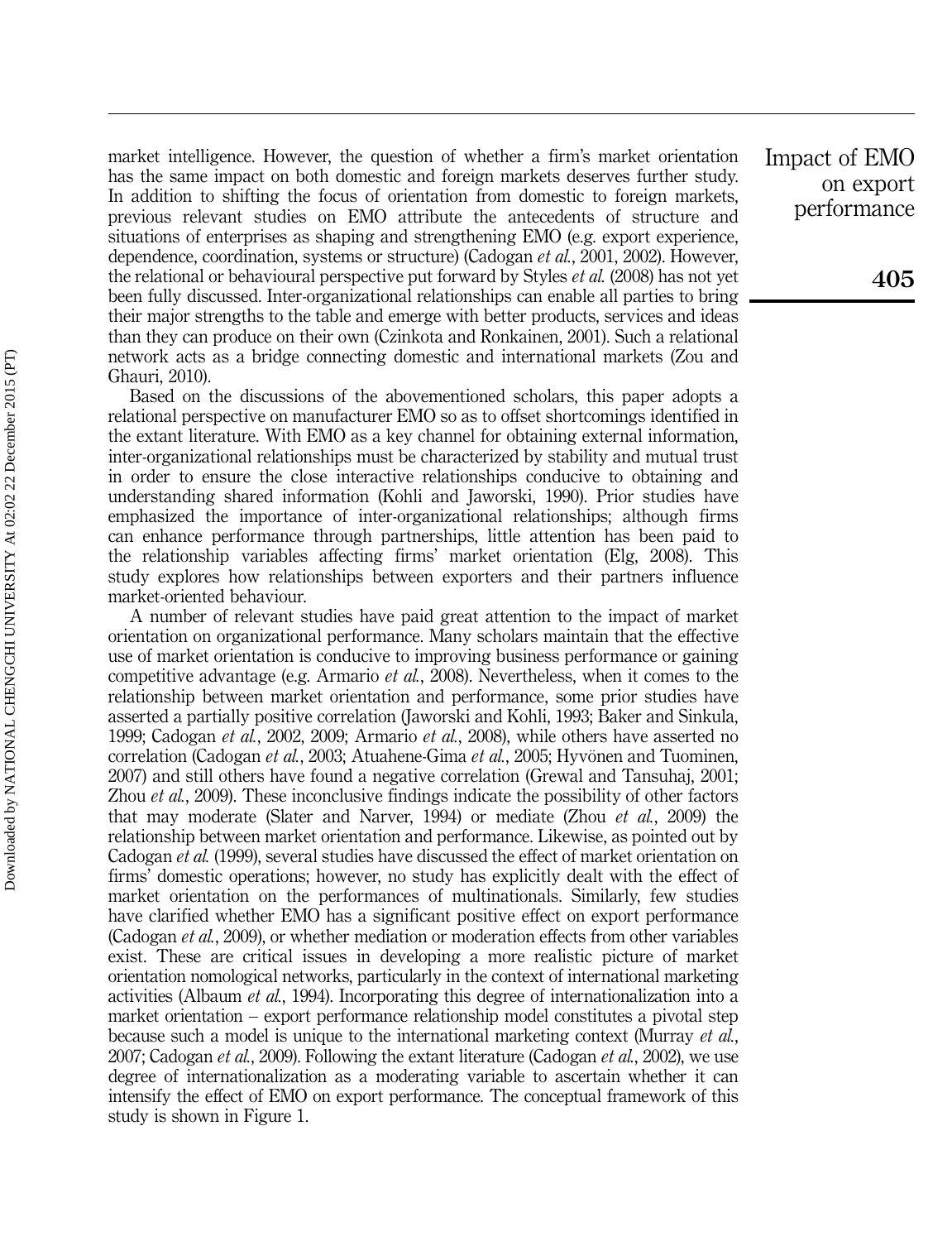

#### 2. Literature review and hypotheses development

#### 2.1 Inter-organizational relationship

The relationship between inter-organizational relationships and market orientation is often embedded in a paradoxical situation. Do the inter-organizational relationships of a firm affect its market-oriented behaviours, or does the market orientation improve its inter-organizational relationships? Previous studies have pointed out that firms' market-oriented behaviour contributes to the improvement of their long-term customer relationships (Helfert et al., 2002), as well as commitment and relational closeness to other firms (Taylor et al., 2008). The potential utility of inter-organizational relationships is that these relationships help to obtain market intelligence (Kohli and Jaworski, 1990), provide superior customer value (Narver and Slater, 1990) and yield relational quasi-rents (Dyer and Singh, 1998). In addition to direct relationships, Chung (2012) proposed that a firm's managerial ties with its foreign stakeholders may potentially play an important moderating role in shaping EMO – performance linkage. We hold that managerial ties are a platform and supporting mechanism for increasing firms' internal resources and testing the quality and authenticity of information. As the development process of marketoriented behaviour is characterized by path dependency (van Raaij and Stoelhorst, 2008), the formation and implementation of market orientation depends on stimulation from antecedents. These antecedents are also particularly interesting from an implementation perspective, as they may provide clues on how to develop the market orientation of an organization (Kennedy et al., 2003). Therefore, we regard inter-organizational relationships as the key antecedents of EMO. In other words, inter-organizational relationships should contain high relational attributes such as commitment (Morgan and Hunt, 1994; Cadogan et al., 2001, 2006), trust (Morgan and Hunt, 1994; Elg, 2008), social interaction (Nahapiet and Ghoshal, 1998; Yli-Renko et al., 2001) and power (Elg, 2008; Madlberger, 2009).

Commitment. Commitment can be defined as the degree to which an organization intends to maintain long-term relationships with its exchange partners. It is divided into two types (Morgan and Hunt, 1994; Bello et al., 2003):

- (1) commitment formed as a result of sharing value via the process of first regarding oneself as a member of the organization and then incorporating the organizational values into one's own; and
- (2) a rational assessment and organization that continuously maintains the values embedded in the relationships.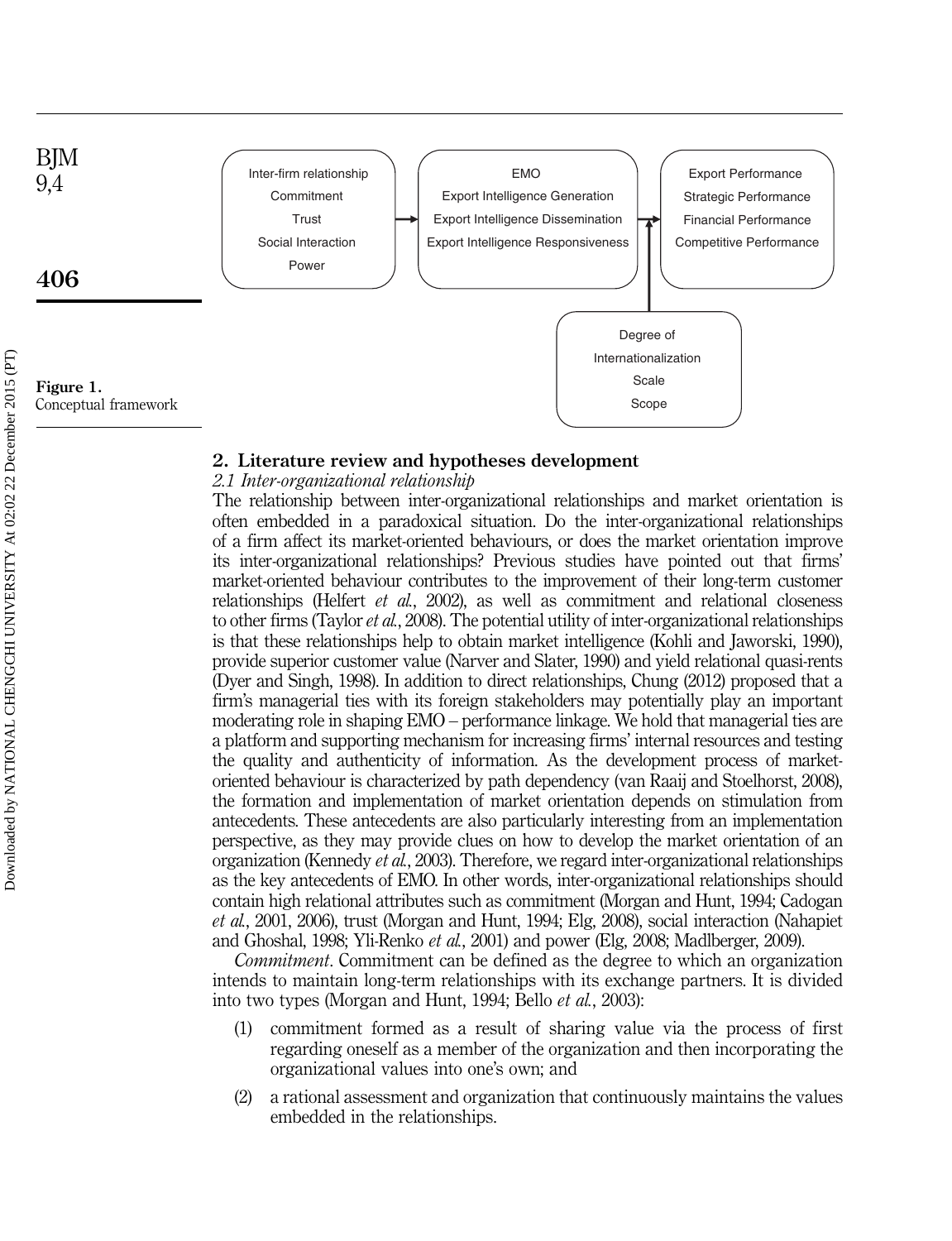This study focuses on the effect of affective commitment on organizational information processing. Commitment plays a vital role in developing inter-firm relationships (Morgan and Hunt, 1994). Madlberger (2009) pointed out that information sharing relies heavily on inter-firm agreements and their shared commitments. In other words, higher inter-firm commitment indicates a greater willingness on the part of the involved parties to invest in and share information (Uzzi, 1997). Inter-organizational commitment implies that firms and their partners are more willing to cooperate and jointly devote efforts to the sharing of derivative market data and inside information so as to disseminate that information within their respective organizations. The intent is that this will be effectively reflected in their export markets (Elg, 2007). Therefore, we propose the following hypothesis:

#### H1. There is a positive correlation between inter-firm commitment and firm EMO.

Trust. Trust may be regarded as the governance mechanism of an embedded relationship, and the shared belief between exchange partners that there is no selfinterest between them (Uzzi, 1997). In previous studies, inter-organizational trust has been defined as both parties assuming their counterpart to be reliable and acting in good faith, and with each party believing that an exchange of resources arising from mutual recognition will pose no threat to the other party. The belief is that both parties are dedicated to solving any problem through concerted communication and adherence to the principle of reciprocity and fair dealing (Langerak, 2001). If two parties build a relationship based on mutual trust, they develop common goals, norms and reciprocal expectations (Nahapiet and Ghoshal, 1998). This trust could be regarded as a governance mechanism (Uzzi, 1997) that remedies the inadequacies of a formal governance mechanism; given the high cost of sharing "know-how" in inter-organizational relationships, an effective mechanism is needed to prevent free-riding behaviours (Dyer and Singh, 1998). Firms and their partners should have more incentives, such as trust, to share information. This will mean more effort to assimilate and utilize knowledge (Yli-Renko *et al.*, 2001). Therefore, we propose the following hypothesis:

H2. There is a positive correlation between inter-firm trust and firm EMO.

Social interaction. Interaction is a key element in most inter-organizational activities. Howcroft et al. (2003) suggested that interaction is composed of two parts: content and process. The content of interaction can be classified as economic and information exchange, while the process of interaction includes frequency and duration, which have a trade-off relationship. This study focuses more on information exchange and frequency of interactions. Lin (2005) pointed out that not all interactions promote effective knowledge acquisition. High-quality interactions have four characteristics: frequent, adequate, amiable and constructive.

The information channels comprising social relationships and other ties reduce the time and investment required for information collection (Nahapiet and Ghoshal, 1998). Intense and repeated interactions not only contribute to knowledge acquisition, but also enhance the capability of firms to confirm and assess external knowledge from key customers. Yli-Renko et al. (2001) pointed out that through repeated social interactions, network firms effectively assimilate knowledge and information exchanged and have more incentive to invest in regular knowledge sharing. In other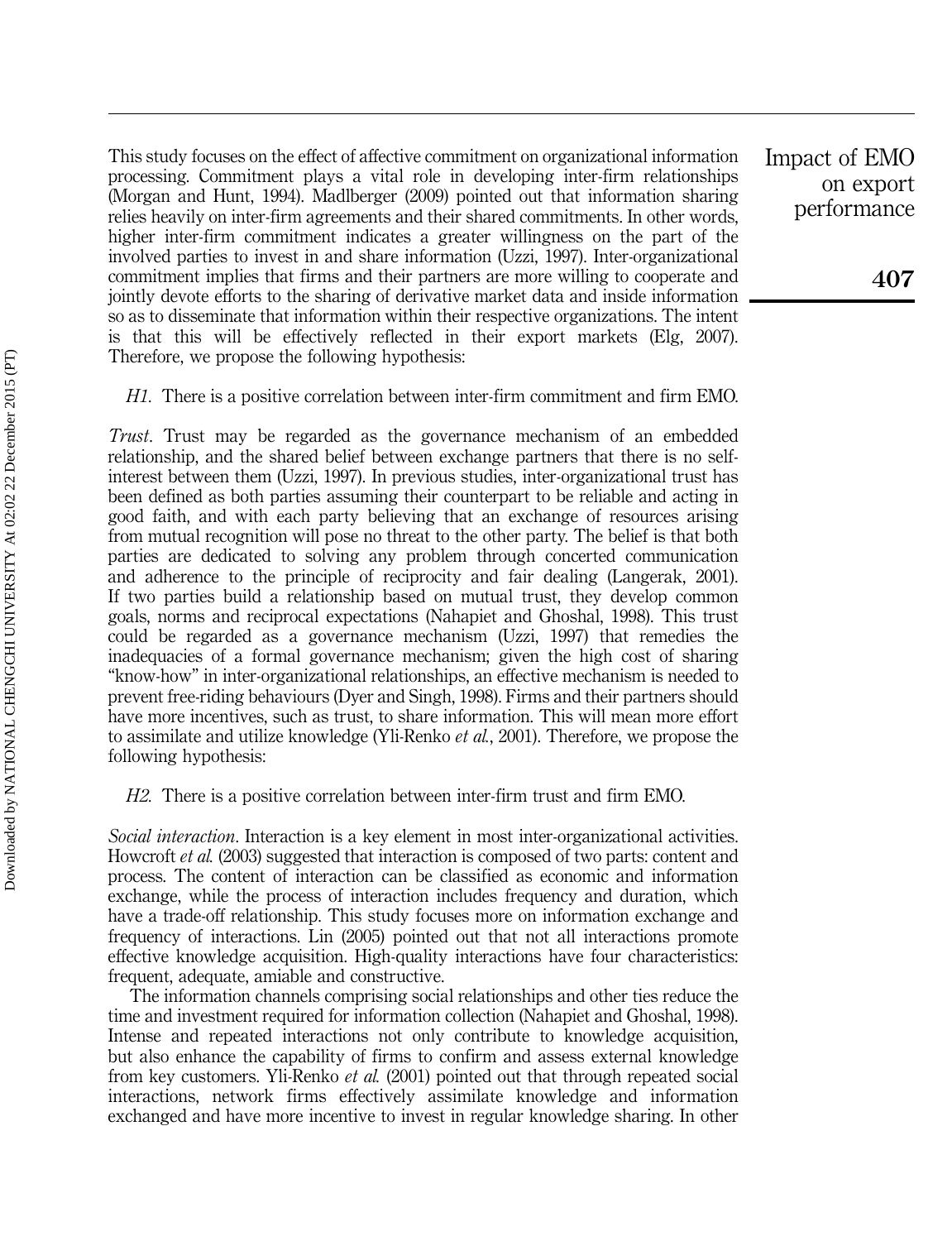words, more social interactions result in more intensive, more frequent and broader information exchanges. Therefore, we hypothesize that:

H3. Inter-firm social interactions are positively related to firm EMO.

Power. French and Raven (1959) pinpointed reasons why A can have power and influence over B. From B's viewpoint: A has the ability to reward B; A has ability to punish B; A has the legal power to instruct B to do certain things; B agrees with A; and A is equipped with special knowledge or expertise. Kamann and Dtrijker (1992) stated that any long-term interaction belongs to the network relationship, where asymmetry of power among network members may encourage current network members in disadvantageous positions to use all feasible means by which to change the power relationships they face.

Madlberger (2009) argued that the promotion and cultivation of information sharing is a process in which firms with greater power influence decision making on information sharing with other firms. The extension of an inter-firm power structure creates dependence. In other words, due to the demand for professional knowledge, resources and market information (Styles et al., 2008), some parties with relatively weak power will rely on other parties with more power (Atuahene-Gima *et al.*, 2005). Strong inter-dependence between parties renders them more willing to invest in market adjustment (Elg, 2008). In the network tie, firms with stronger power will have a higher status in a network with an important structural hole. This will enable them to connect with more partners and gain access to more information (Burt, 1992). In other words, if an important structural hole exists in the relationship between firms, more powerful firms will be able to provide information with greater accuracy and better quality, and thus become more credible. This will cause the members to build up reciprocity and share information. Exporters could also interpret the information or attribute meanings to it so as to efficiently respond to customers and competitors in the export market (Elg, 2007, 2008). Therefore, we hypothesize that:

H4. The relative power of any exporting firm positively correlates with its EMO.

#### 2.2 EMO

Some of the literature indicates that a firm with intensive orientation towards the domestic market cannot have a high orientation towards export operations (Cadogan *et al.*, 2001). Rose and Shoham (2002) conceptualized market orientation at the organizational level and confirmed a significant difference, in terms of market orientation, between a firm's home market and its export activities. Specifically, studies on market orientation for multinationals remain at the primary stage. Cadogan and Diamantopoulos (1995) pioneered the study of EMO. After integrating views regarding two main kinds of market orientation (Narver and Slater, 1990; Jaworski and Kohli, 1993), they applied these views to export markets. Cadogan *et al.* (1999) subsequently devised scales to measure export market-oriented behaviour and conceptualized dimensions in terms of variables such as export-intelligence generation, export-intelligence dissemination and export-intelligence responsiveness. Taking into consideration Cadogan et al. (1999, 2001, 2009) on measures of EMO, this study defines EMO as an organizational process whereby the organization collects information regarding customers and competitors in export markets, spreads the information to all departments within an organization and responds to its export markets.

Firms with export market-oriented behaviour gather information regarding export customer needs and requirements, and provide products and services in accordance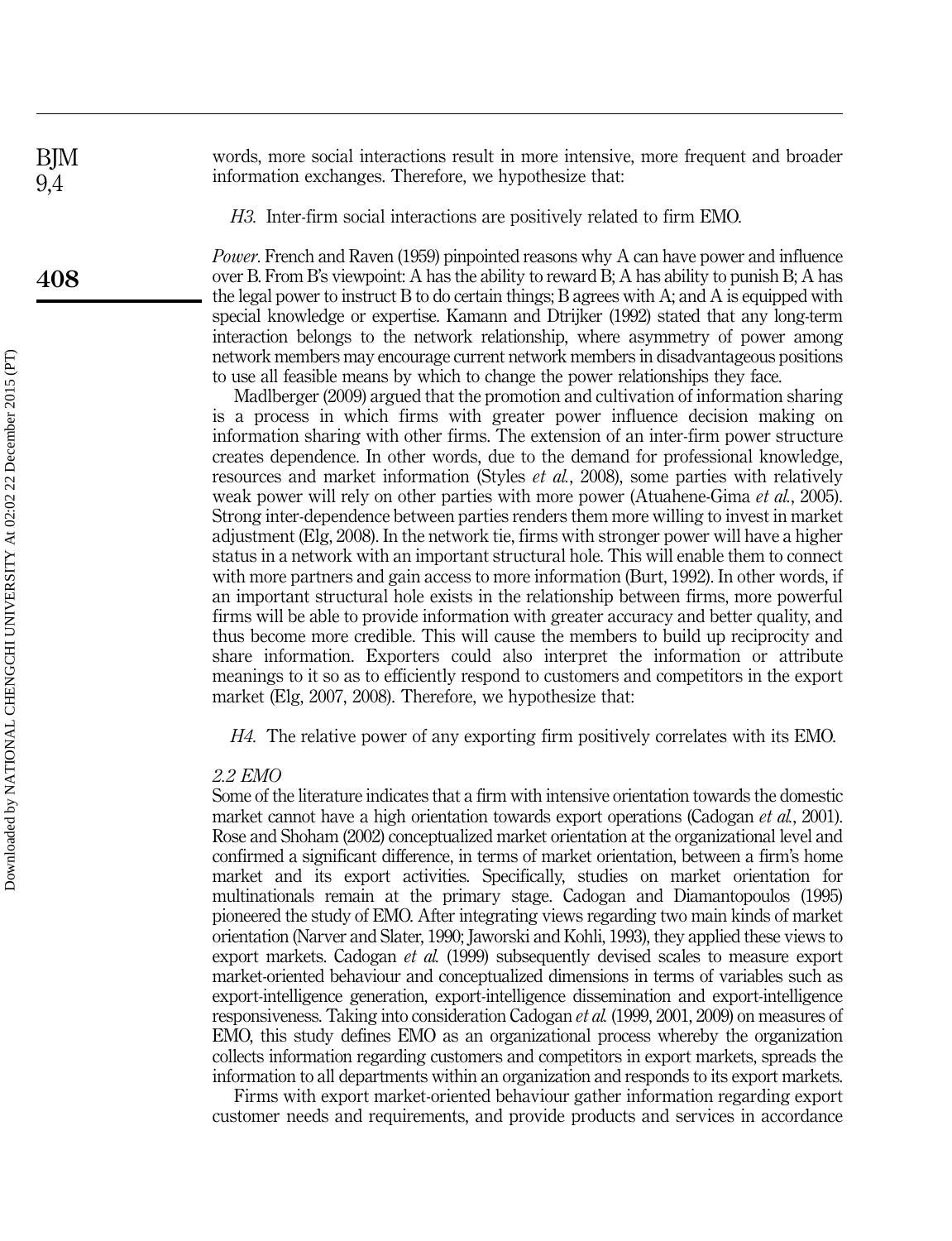with the requirements of the export markets to augment export performance. In other words, in order to achieve sustainable competitiveness in overseas markets, firms make greater efforts to develop export market-oriented behaviours (Cadogan *et al.*, 2002, 2003). According to the resource-based view, firms effectively utilize resources to gain competitive advantage (Barney, 1991). Export market-oriented behaviours are intangible assets of exporters that cannot be purchased in any market or otherwise exchanged for other resources. Export market-oriented behaviour is related to culture, and is deeply rooted in the values and norms of organizational members. It can never be represented in words or documents, and it has a characteristic ambiguity (Hunt and Morgan, 1995). High-level export market-oriented behaviour enables firms to generate export market information; this information is used to understand and satisfy customer preferences and requirements, to consolidate the firm's position in export markets, and to gain continuous competitive advantages, which will contribute to longterm export performance (Cadogan et al., 2009). In other words, export market-oriented behaviours are very valuable. It can therefore be concluded that in fiercely competitive foreign markets, firms with strong export market-oriented behaviour are more competitive and gain better export performance compared to those with weak EMO. The corresponding hypothesis is therefore proposed as follows:

H5. Export market-oriented behaviour positively correlates with export performance.

#### 2.3 Degree of internationalization as moderator

The internationalization of firms is based on the concept of continuous development. Firms gradually internationalize along with the evolution of their product lifecycles. Some scholars define internationalization as the degree and style of commitment adopted by firm management with regard to overseas sources of income (Piercy, 1981). Reactive small- and medium-sized enterprises are likely to view internationalization as a necessary response to unfavourable conditions in current markets, and as a means of coping with internal problems (Albaum *et al.*, 1994). Owing to lack of knowledge about foreign countries, and a propensity for avoiding uncertainty, firms usually start with a low-risk indirect exporting mode, where the first intermediary is located in the domestic market of the exporter. They then move to direct exporting, within which the first intermediary is located in the target foreign market, or to their own exporting, where the exporting firm establishes a sales subsidiary located in the export market (Luostarinen, 1979). After reviewing the various conceptualizations of internationalization in the literature, Cadogan et al. (2009) posited that the degree of internationalization of export-oriented firms should include scale of export operation and scope of export activities. Scale of export operation refers to the ratio of its volume of exports to its overall operations, while scope of export activities refers to the scope in terms of geographic locations and countries in which the firms operate (Luostarinen, 1979; Tallman and Li, 1996).

Cadogan et al. (2009) pointed out that internationalization of a firm emanates not only from a change of internal strategies, but also from the complexity of the environments. After engaging in internationalization, a firm must both increase logistical costs and learn the laws, language and culture of competitors in the relevant overseas markets (McDougall and Oviatt, 1996). Through the process of internationalization, firms improve their management, marketing competence and skills, thereby leading to competitive advantages. The degree of internationalization explicitly demonstrates an exporter's state of development in overseas markets on the one hand, and the effects of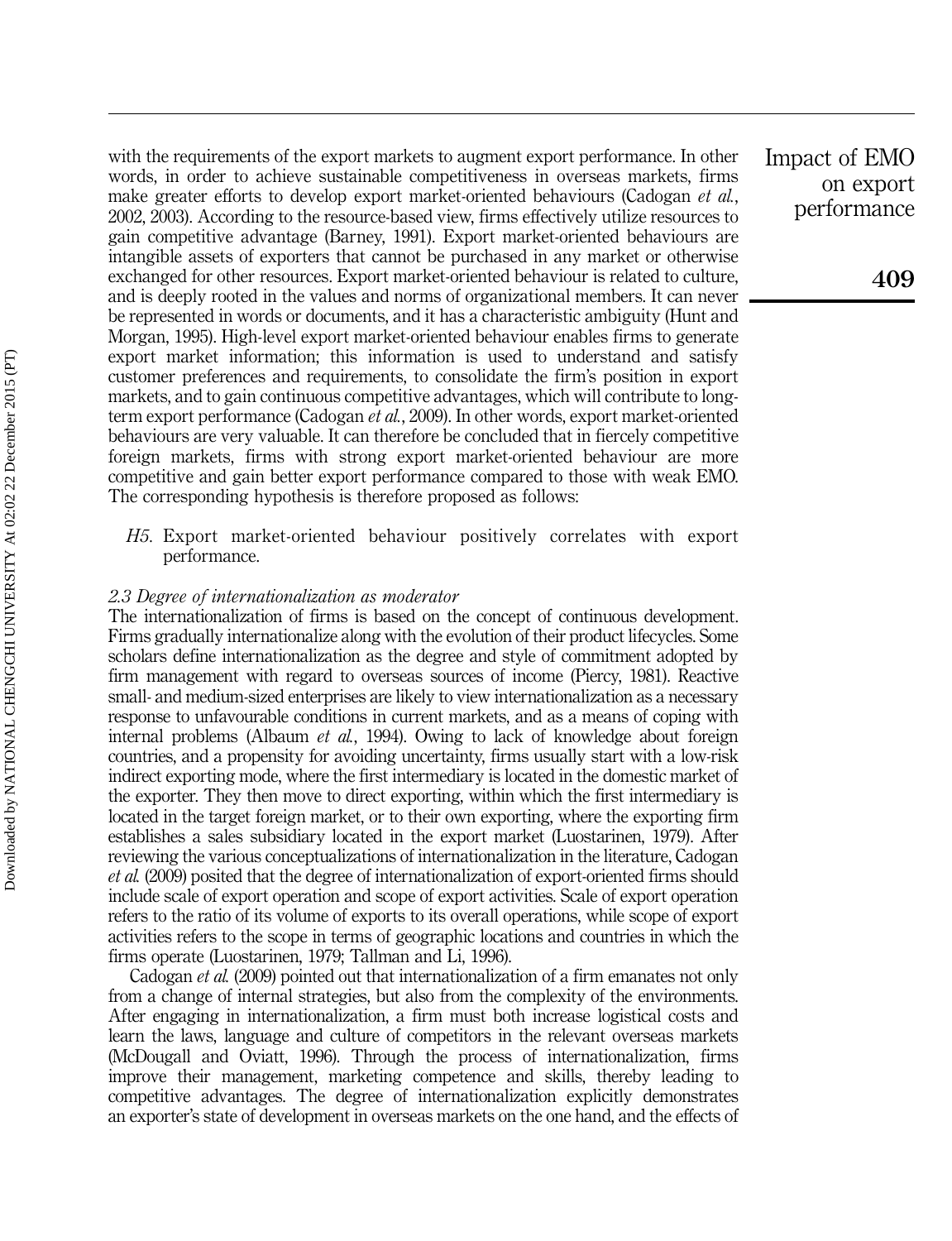export market-oriented behaviour on export performance on the other. Exporters with a low degree of internationalization have fewer markets to manage and monitor, which leads to lower demand for export market-oriented behaviour, and results in their inability to fully meet the demands and preferences of their overseas customers. In the long term, increasing familiarity with international markets, and the benefits of serving diversified markets, will decrease a firm's risk below the previous "domestic-only" market level, and increase profitability (Czinkota and Ronkainen, 2001). We hold that the degree of a firm's internationalization intensifies the impact of EMO on its export performance. Therefore, we propose the following hypothesis:

H6. The degree of internationalization strengthens the relationship between firm export market-oriented behaviour and export performance.

#### 3. Research methodology

#### 3.1 Questionnaire sampling and design

Since most empirical studies correlate EMO with the performance of large firms in developed and emerging countries such as Canada (Francis and Collins-Dodd, 2000), Finland (Cadogan et al., 2002, 2009), Hong Kong (Cadogan et al., 2003), Turkey (Akyol and Akehurst, 2003), China (Murray et al., 2007), Australia and Thailand (Styles et al., 2008) and the USA (Cadogan et al., 2002), this study uses the Taiwanese manufacturing sector as the object of empirical study. In emerging economies, firms typically grow both domestically and internationally in order to accommodate institutional peculiarities. This also applies to Taiwan, where exporters are major players in the economy. The Taiwanese manufacturing sector thus provides a suitable setting for research on EMO behaviour and export performance.

Due to constraints of time and space, we selected a convenience sampling method. Questionnaires were sent to the top 1,000 manufacturers listed in CommonWealth (2009) magazine. This was complemented by a random sampling of 500 machinery manufacturers selected from the Taiwan Association of Machinery Industry Directory. In addition, we randomly selected 100 firms from Taichung Industrial Park and Changhua County, and polled business leaders or supervisors familiar with export business. In the survey instructions, we reminded respondents to fill out questionnaires using their most important partners in overseas markets as study units. The respondents were asked to choose their primary partners on the basis of cooperation, experience and duration. We sent out 1,600 questionnaires in total, and received 244 completed ones, yielding a response rate of 15.25 per cent. After 12 invalid questionnaires were eliminated, the remaining 232 represented an effective response rate of 14.5 per cent. In order to confirm the representativeness of the sample adopted, we tested the samples based on collection time in two rounds. An extrapolation procedure was used to assess non-response bias. Several t-tests were conducted to test the null hypothesis that the means of the answers across the two groups were the same. No significant differences were found in the number of characteristics between early and late respondents.

Machinery products account for most (21.6 per cent) of the industrial distribution, followed by metallurgy and non-metal mineral products (15.9 per cent), textile and leather products (8.2 per cent), petrifaction materials, heavy chemicals and chemical fertilizers (6.5 per cent), photoelectricity (6.0 per cent), and semiconductors (5.2 per cent). The 232 valid questionnaires represent companies with 10-20 years of export trade experience (29.3 per cent), 20-30 years (22.4 per cent), 5-10 years (19.4 per cent),

410

BJM 9,4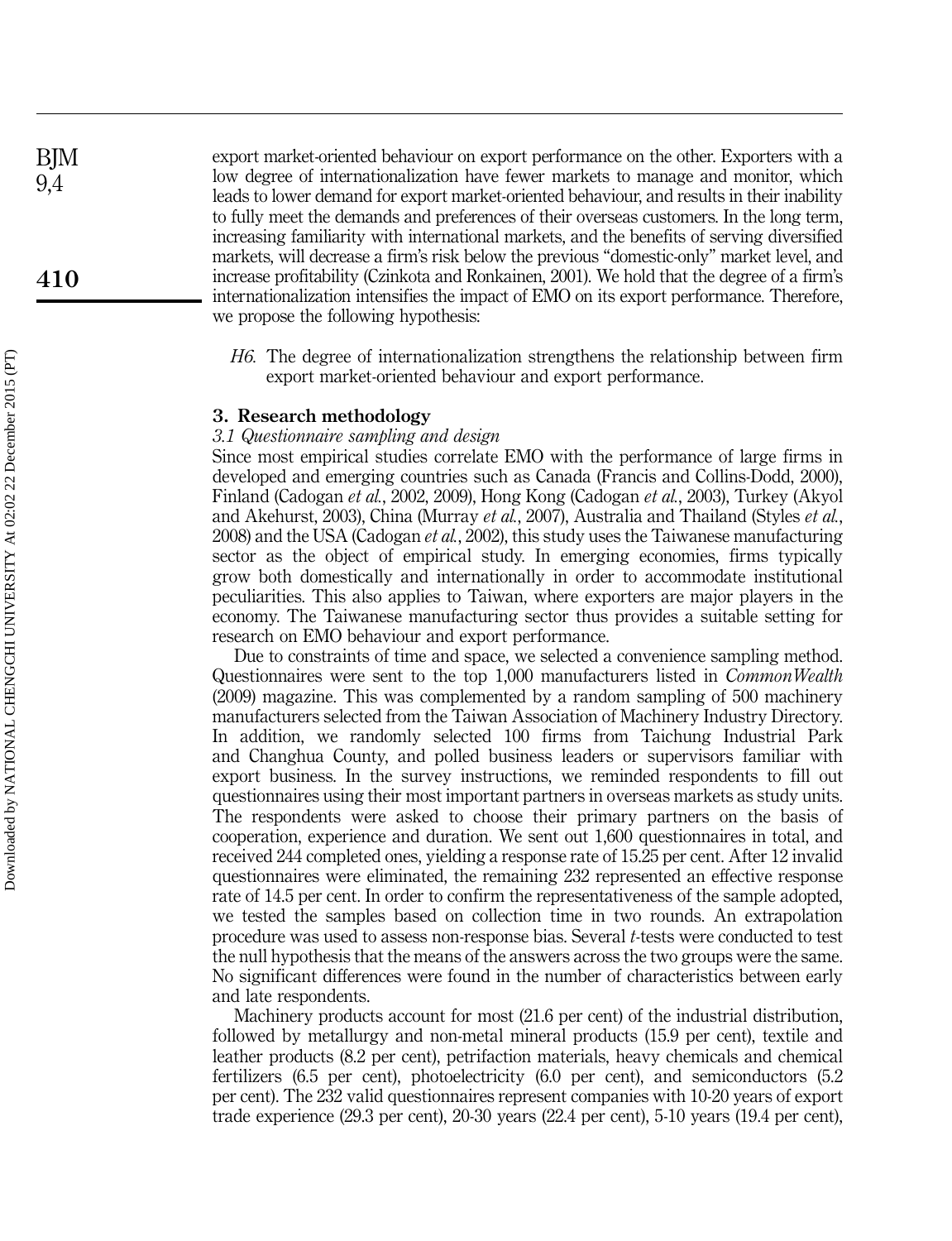30 or more years (18.1 per cent) and 1-5 years (10.8 per cent). Overall, 66 manufacturers have capital of  $\langle 80 \rangle$  million TWD dollars (28.8 per cent) while 163 (71.2 per cent) have capital of more than 80 million TWD.

#### 3.2 Measurement

Most factors in the questionnaire were self-developed to suit practices in the industry. All variables were measured on a seven-point Likert scale and assessed using multiple measures. Inter-organizational relationships were factored into the broad concepts of trust, relationship commitment, social interaction and power. We used goodwill trust to evaluate the trust of a manufacturer in its partners in the export markets, and developed six items in this regard (Ganesan, 1994; Kumar et al., 1995). Four measures of relationship commitment were gleaned from Allen and Meyer (1990), Verhoef et al. (2002) and Styles et al. (2008). Social interaction was defined as frequent, proper and amicable contact, and/or links between the firm and other members, which facilitate information exchange. A three-item scale was adopted from Tasi and Ghoshal (1998) and Yli-Renko et al. (2001) for this dimension. Coercive power was the source of power most commonly used by firms to control partner behaviour; a four-item scale was adopted from Matanda and Freeman (2009) in this regard.

EMO has been widely studied (e.g. Cadogan et al., 2002, 2006; Murray et al., 2007). We adopted Cadogan and Diamantopoulos' (1995) measures of EMO: export market-intelligence generation, dissemination and responsiveness. EMO was plotted on an 18-item scale. Following Akyol and Akehurst (2003) and Cadogan et al. (2002, 2003, 2009), we employed the following multi-dimensional methods to measure export performance: financial, strategic and competitive indicators (comparisons with competitors), along with an overall performance indicator. In relation to degree of internationalization, we applied Tallman and Li (1996) measures, including two key factors of firms' strategic export activities: scale and scope. Export scale was rated according to share of exports, while export scope was evaluated with reference to the number of countries or regions to which the firm exports. Measures from Cadogan *et al.* (2009) were adopted to standardize the scores of the three measurement indicators, and to calculate overall internationalization. All of the scales used for model testing are listed in the Appendix.

#### 3.3 Measurement assessment and construction

To gauge the reliability and validity of the scale, we employed confirmatory factor analysis and LISREL 8.54 (Jöreskog and Sörbom, 1993) to verify both the convergent and discriminant validity. Fornell and Larcker (1981) designated the standards of convergent validity criteria as follows: standardized factor loading higher than 0.5; average variance extracted (AVE) higher than 0.5; and composite reliability (CR) higher than 0.7. The evaluation standard for discriminant validity is the square root of AVE for one dimension being greater than its correlation coefficient with any other dimension(s).

Table I shows that the AVE for all dimensions was above the threshold value of 0.5, except for the dimension of power, which was slightly lower (0.487). The CR values of all dimensions exceeded 0.7. As suggested above, all items in the measures of exogenous variables were significantly explained, suggesting that the items converged to this factor, and hence to their corresponding dimensions. Therefore, the scale had convergent validity to some extent. Finally, as also shown in Table I, the correlation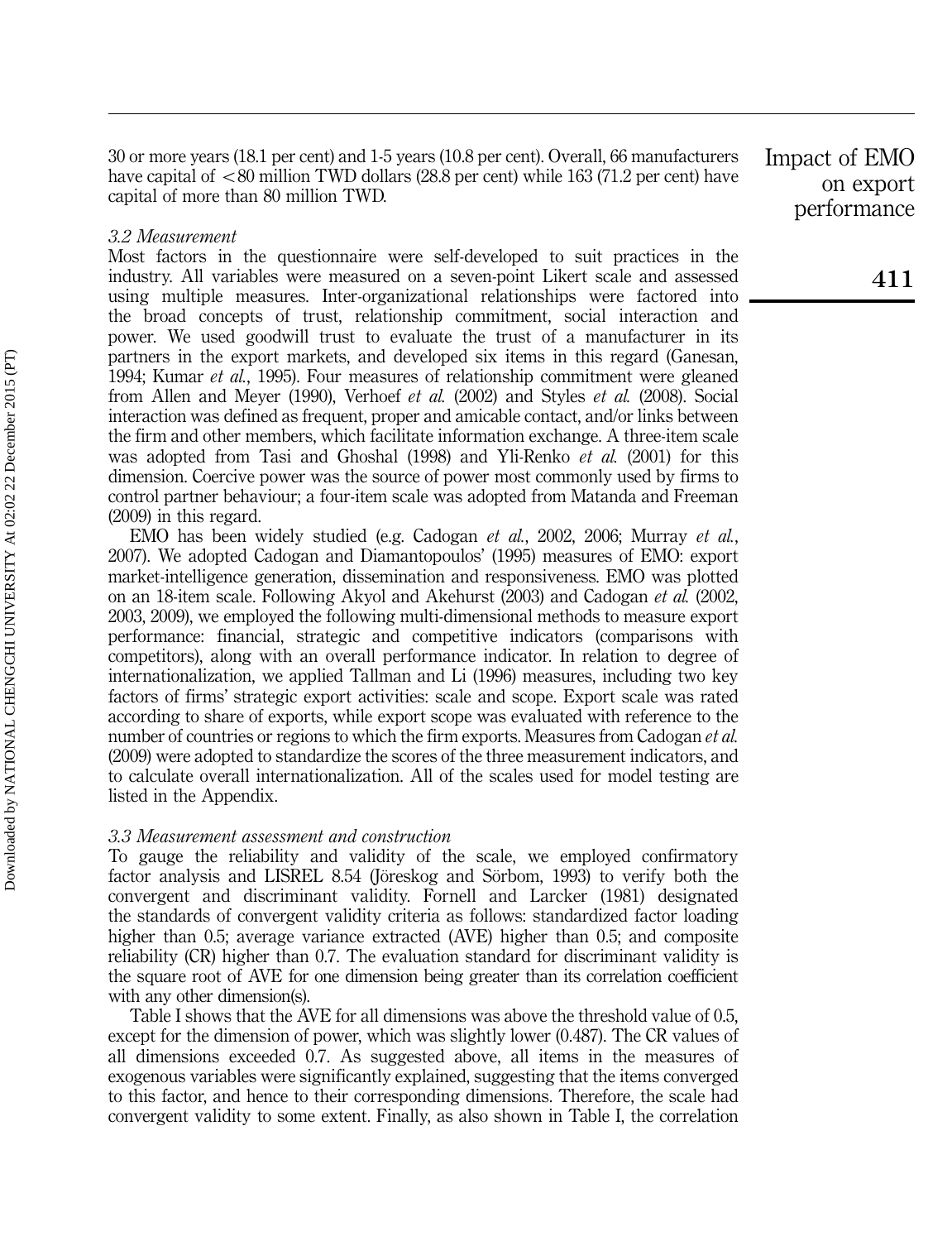| BJM<br>9,4                                                    | Ξ              | 0.008<br>0001<br>0.785<br>na<br>na<br>na                                                                                                                                                                                                                                                                                                                                                                                            |
|---------------------------------------------------------------|----------------|-------------------------------------------------------------------------------------------------------------------------------------------------------------------------------------------------------------------------------------------------------------------------------------------------------------------------------------------------------------------------------------------------------------------------------------|
|                                                               | $\Box$         | $0.223**$<br>(0.918)<br>4.155<br>0.939<br>0.842<br>0.940<br>1.22                                                                                                                                                                                                                                                                                                                                                                    |
| 412                                                           | တ              | 0.732**<br>$0.218***$<br>(0.787)<br>4.142<br>1.106<br>0.868<br>0.620<br>0.870                                                                                                                                                                                                                                                                                                                                                       |
|                                                               | $^{\circ}$     | $0.722**$<br>$0.632***$<br>$0.168*$<br>(0.898)<br>4.200<br>1.316<br>0.925<br>0.807<br>0.930                                                                                                                                                                                                                                                                                                                                         |
|                                                               | $\overline{ }$ | $0.256***$<br>$0.223**$<br>$0.287***$<br>$0.145*$<br>(0.742)<br>5.553<br>0.873<br>0.550<br>0.790<br>0.901                                                                                                                                                                                                                                                                                                                           |
|                                                               | G              | $0.722**$<br>$0.256***$<br>$0.221***$<br>$0.262***$<br>(0.778)<br>0.196<br>5.614<br>0.606<br>0.884<br>0.860<br>0.827                                                                                                                                                                                                                                                                                                                |
|                                                               | 5              | $0.667***$<br>$0.267***$<br>$0.583***$<br>$0.311***$<br>$0.319***$<br>$0.277***$<br>(0.782)<br>5.560<br>0.849<br>0.885<br>0.612<br>0.890                                                                                                                                                                                                                                                                                            |
|                                                               | 4              | (0.698)<br>0.009<br>3.445<br>1.163<br>0.732<br>0.038<br>$-0.043$<br>0.054<br>0.487<br>$-0.007$<br>0.740<br>0.037<br>0.004                                                                                                                                                                                                                                                                                                           |
|                                                               | S              | $0.218***$<br>$0.520***$<br>$0.525***$<br>$0.491***$<br>$0.318***$<br>$0.268***$<br>$0.178*$<br>(0.807)<br>$-0.074$<br>5.718<br>0.834<br>0.850<br>0.841<br>0.651                                                                                                                                                                                                                                                                    |
|                                                               | 2              | mance; SEP, strategic export performance; CEP, competitive export performance; DOI, degree of internationalization. $\chi^2 = 179.7$ ;<br>0.908; AGFI = 0.869; CFI = 0.933; RMR = 0.069; RMSEA = 0.067. * $p < 0.1$ ; * * $p < 0.05$ ; * * * $p < 0.01$<br>$0.502***$<br>$0.576***$<br>$0.260***$<br>$0.255***$<br>$0.314***$<br>$0.458***$<br>$0.534***$<br>(0.728)<br>0.082<br>0.076<br>5.554<br>0.658<br>0.856<br>0.530<br>0.850 |
|                                                               |                | $0.270***$<br>$0.508**$<br>$\begin{array}{c} (0.713) \\ 0.590^{**} \end{array}$<br>0.549**<br>0.532**<br>0.292**<br>$0.538*$<br>0.013<br>0.845<br>0.508<br>0.508<br>0.137<br>5.357                                                                                                                                                                                                                                                  |
| Table I.<br>Measurement information<br>and correlation matrix | Variables      | Notes: SI, social interaction; EIG, export intelligence generation; EID, export intelligence dissemination; EIR, export intelligence responsiveness;<br>FEP, financial export perfor<br>df = 84; $\chi^2$ /df = 2.14; GFI =<br>AE<br>Cr                                                                                                                                                                                             |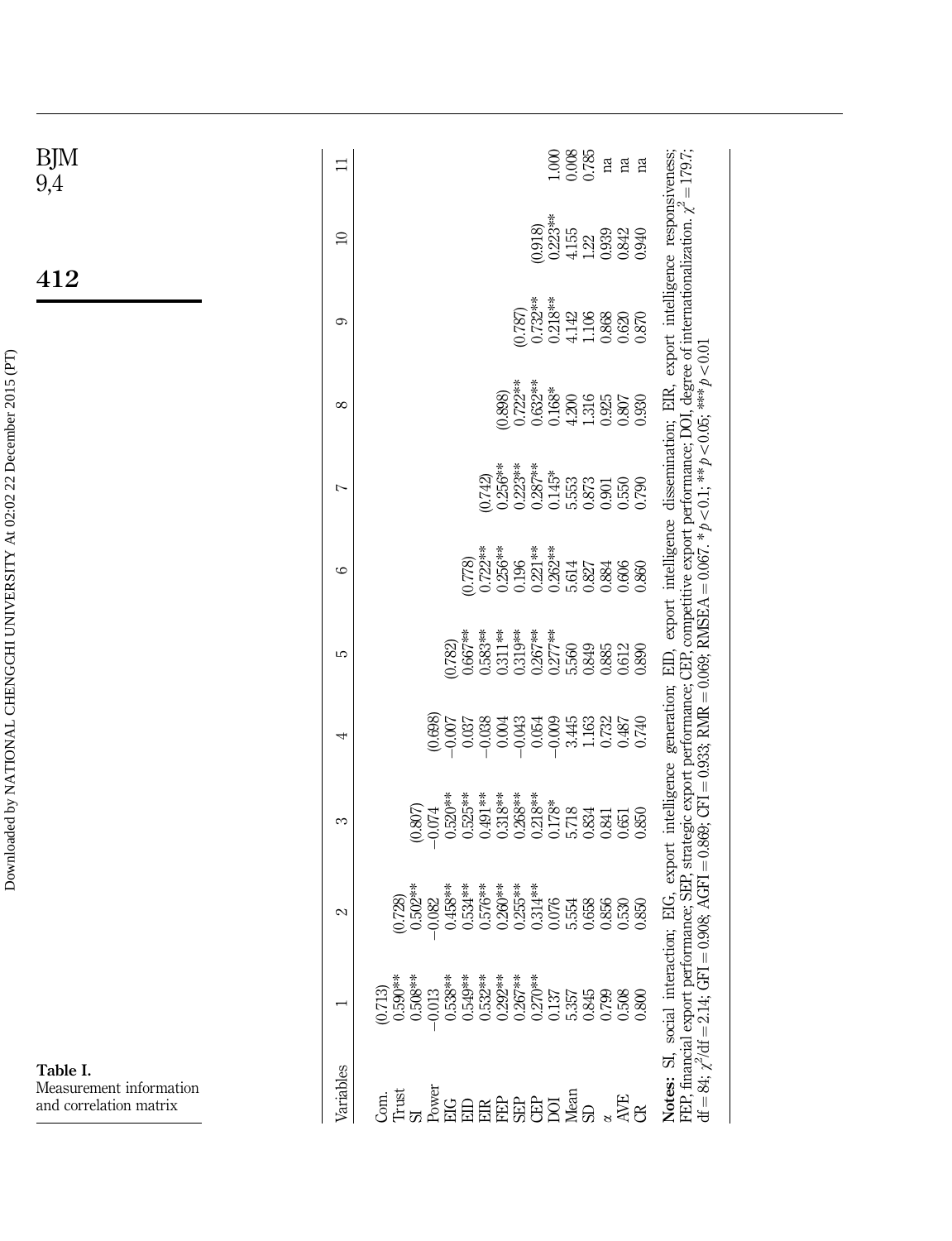coefficients of the dimensions were all less than the square root of AVE, suggesting that each dimension in this study had good discriminant validity.

#### 4. Results

Statistical analysis with structural equation modelling (SEM) and multiple regression models proceeded in two phases. First, to verify the main effect, SEM analysed the causality between the dimensions in H1-H5. Second, multiple regression models further explored the moderating effect of internationalization on the relationship between export market-oriented behaviour and performance.

#### 4.1 Main effect analysis of the structural model

Path analysis attested that the standardized path coefficient of inter-organizational commitment to EMO reached statistical significance ( $\gamma = 0.382$ ,  $\beta < 0.001$ ), thus supporting H1. Similarly, the standardized path coefficient of inter-organizational trust in EMO also attained statistical significance ( $\gamma = 0.216$ ,  $\beta < 0.05$ ), thereby supporting H2. The standardized path coefficient of inter-organizational social interaction for EMO reached statistical significance ( $\gamma = 0.340$ ,  $p < 0.001$ ), which supported H3. However, the standardized path coefficient of inter-organizational relative power for EMO failed to reach statistical significance ( $\gamma = 0.006$ ,  $\rho > 0.001$ ), suggesting that H4 was not supported. The results of the SEM path analysis show the standardized path coefficient of EMO to export performance also reached statistical significance  $(y = 0.370, p < 0.001)$ , which supported H5 (Figure 2).

#### 4.2 Degree of internationalization as a moderating variable

The empirical results (Table II) indicate that the effects of EMO on competitive, financial and strategic export performance were positive and statistically significant. The effect of the moderating variable's dependence on the interaction of EMO and internationalization was not significant. Model 4 showed that the effects of the interactions on financial ( $\beta = -0.058$ ,  $\beta > 0.01$ ), strategic ( $\beta = -0.044$ ,  $\beta > 0.01$ ) and competitive export performance ( $\beta = -0.062$ ,  $\beta > 0.01$ ) failed to reach significance. This implies that internationalization does not moderate the positive effect of EMO on overall performance. In general, the moderating effect of internationalization on the hierarchical regression models did not reach a level of significance, suggesting that  $H6$ was not empirically supported.



 $0.382***$ 

0.216\*\*

**Trust** 

**Commitment** 

**Notes:** \**p* < 0.1; \*\**p* < 0.05; \*\*\**p* < 0.01

Figure 2. Path analysis

Performance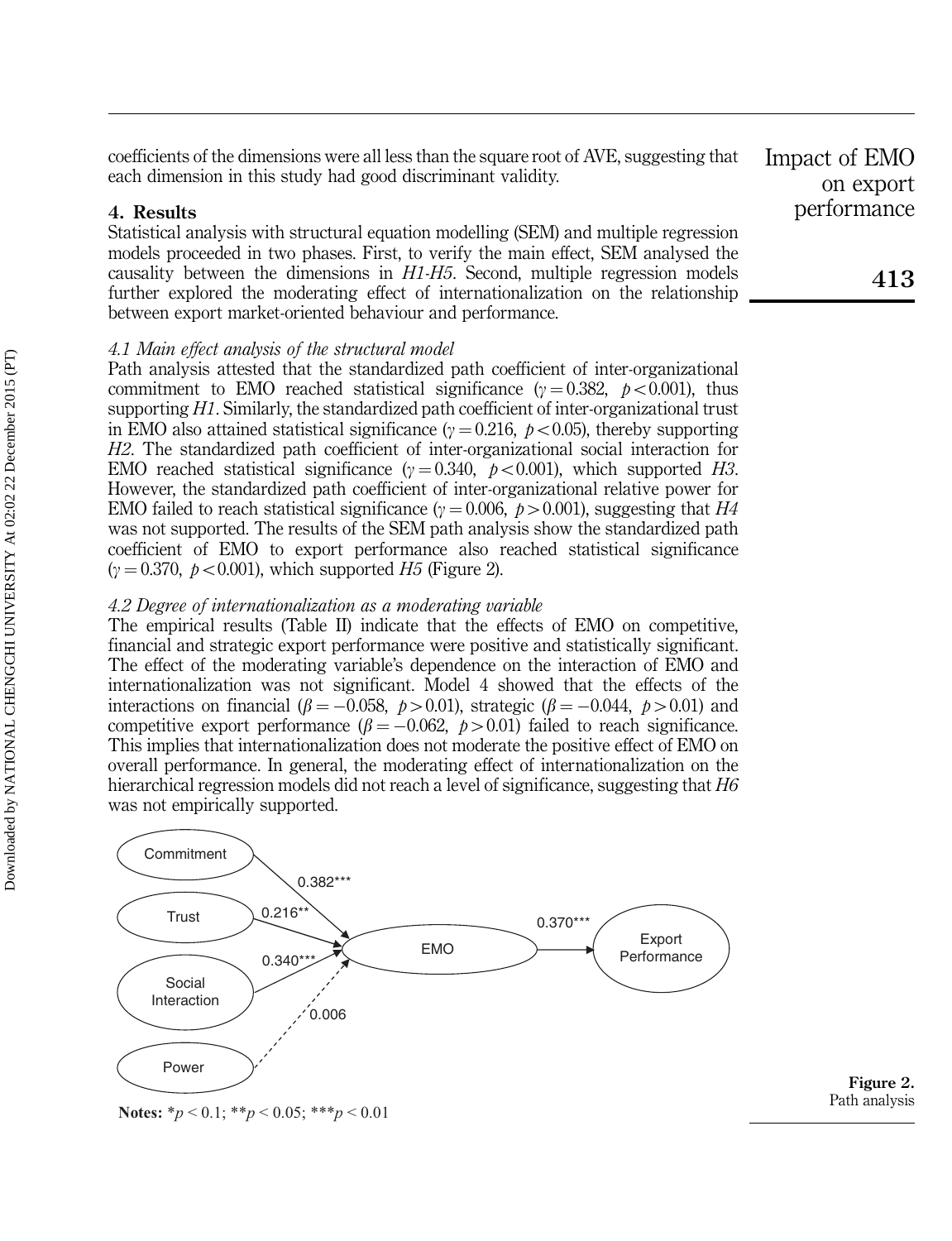| BJM<br>9,4                                         | CEP                                                        | $\begin{array}{r} 0.005 \\ -0.031 \\ 0.164 \\ 0.251*** \\ 0.149* \\ 0.149* \\ -0.062 \end{array}$<br>$5.88***$<br>0.132                                                                                                                                                                     |
|----------------------------------------------------|------------------------------------------------------------|---------------------------------------------------------------------------------------------------------------------------------------------------------------------------------------------------------------------------------------------------------------------------------------------|
| 414                                                | $\begin{array}{c} \text{Model 4}\\ \text{SEP} \end{array}$ | $0.247***$<br>$7.18***$<br>0.161<br>$0.140\,{*}$<br>$-0.044$<br>$-0.060$<br>$\begin{array}{c} 0.155 \\ 0.101 \end{array}$                                                                                                                                                                   |
|                                                    | <b>FEP</b>                                                 | $-0.080$<br>$-0.040$<br>$0.255**$<br>$0.269***$<br>$6.76***$<br>0.152<br>$-0.058$<br>0.103                                                                                                                                                                                                  |
|                                                    | <b>CEP</b>                                                 | $\begin{array}{r} 0.009 \\ -0.034 \\ 0.173 \\ 0.266*** \\ 0.267** \end{array}$<br>$6.91***$<br>0.133                                                                                                                                                                                        |
|                                                    | Model 3<br>SEP                                             | $\frac{0.258***}{0.132*}$<br>$8.56***$<br>0.164<br>$0.152$<br>$0.107$<br>$-0.057$                                                                                                                                                                                                           |
|                                                    | FEP                                                        | $\begin{array}{r} -0.076 \\ -0.044 \\ 0.263^{***} \\ 0.283^{***} \\ 0.092 \end{array}$<br>$7.99***$<br>0.153                                                                                                                                                                                |
|                                                    | CEP                                                        | $\frac{0.150}{0.300***}$<br>$7.72***$<br>0.122<br>$-0.059$                                                                                                                                                                                                                                  |
|                                                    | Model 2<br>SEP                                             | $-0.009$<br>0.176<br>0.086<br>0.290****<br>$\frac{9.81***}{0.154}$                                                                                                                                                                                                                          |
|                                                    | FEP                                                        | $-0.042$<br>$-0.027$<br>0.248**<br>0.306***<br>$\frac{9.58***}{0.151}$                                                                                                                                                                                                                      |
|                                                    | CEP                                                        | $3.65***$<br>$0.040$<br>$0.217*$<br>$\begin{array}{c} 0.053 \\ -0.11 \end{array}$                                                                                                                                                                                                           |
|                                                    | Model 1<br><b>SEP</b>                                      | $0.0 > d_{\ast\ast\ast\ast}$<br>$6.38***$<br>$0.077$<br>$-0.015$<br>0.175<br>0.150                                                                                                                                                                                                          |
|                                                    | FEP                                                        | $-0.049$<br>$-0.028$<br>0.317****<br>$5.47***$<br>0.065                                                                                                                                                                                                                                     |
| Table II.<br>Examination of<br>moderating variable |                                                            | Notes: * $p < 0.1$ ; ** $p < 0.05$ ;<br>$\begin{array}{l} \mbox{Export} \\ \mbox{experience} \\ \mbox{Firm size} \\ \mbox{Gapital} \\ \mbox{EMO} \\ \mbox{DMO} \\ \mbox{DMO} \\ \mbox{EMO} \times \mbox{DOL} \\ \mbox{EMO} \times \mbox{DOM} \\ \end{array}$<br>value<br>di. R <sup>2</sup> |

Downloaded by NATIONAL CHENGCHI UNIVERSITY At 02:02 22 December 2015 (PT) Downloaded by NATIONAL CHENGCHI UNIVERSITY At 02:02 22 December 2015 (PT)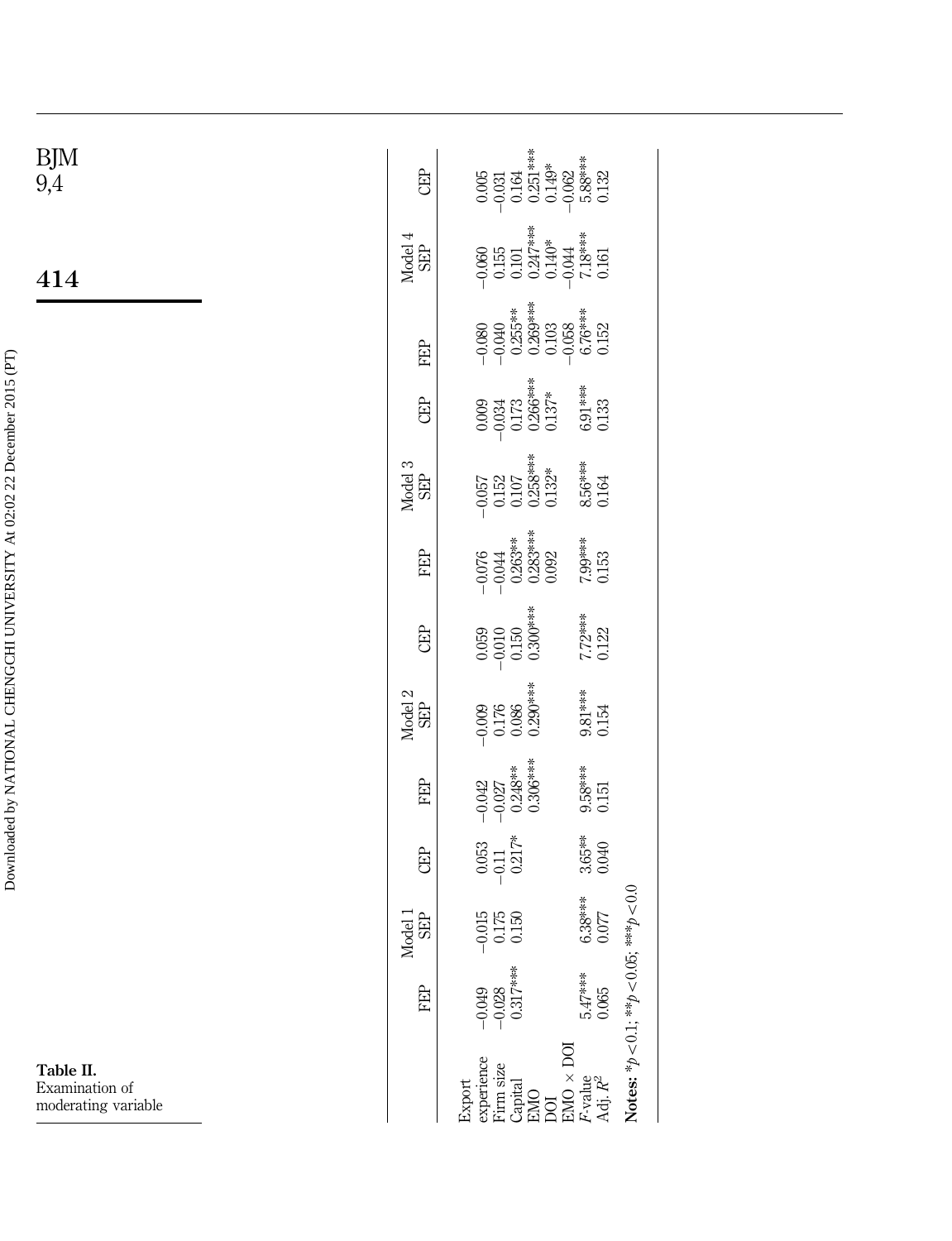#### 4.3 Mediating role of EMO

Following Baron and Kenny (1986), we used the regression equations of the following three models to determine the existence of the mediating effect. Based on the results, we argue that if a variable is to be considered a mediator, three conditions must be fulfilled. It can be seen from Model 1a of the regression analysis results in Table III that inter-organizational commitment  $(\beta = 0.201, p < 0.01)$ , inter-organizational trust  $(\beta = 0.147, p < 0.05)$  and inter-organizational social interaction  $(\beta = 0.4501, p < 0.01)$ had significant positive effects on EMO. However, in Model 2, only inter-organizational trust ( $\beta = 0.145$ ,  $\beta < 0.1$ ) and inter-organizational social interaction ( $\beta = 0.194$ ,  $\beta < 0.05$ ) had significant positive effects on export performance. In Model 3, which added EMO, the results show that EMO exerted a significant positive effect ( $\beta = 0.169$ ,  $p < 0.05$ ) on export performance. However, the previous significant positive effects of interorganizational trust and inter-organizational social interaction on export performance were insignificant. Moreover, the  $\beta$  values of inter-organizational commitment and power also decreased from 0.085 and -0.030 to 0.045 and -0.023, respectively. To sum up, for the individual variables, EMO satisfies the verification conditions provided by Baron and Kenny (1986) for the full mediating role between trust export performance and social interaction. Our hypotheses regarding the mediating effect of EMO on the relationship between inter-organizational relationship (including commitment, trust, social interactions and power) and export performance were partially supported.

#### 5. Discussion

According to the empirical results of this study, while commitment, trust and social interactions between an exporter and its export partners have positive effects on EMO, the relative power between exporters has no significant effect. Since interorganizational commitment, trust and social interactions constitute the capital and structural dimensions of social capital, our results suggest that the establishment of organizational social capital helps to generate export market-oriented behaviour. This study verifies that the relationship with external partners is an important resource for organizations in developing their market orientation (Elg, 2007). Such external relationships are the driving forces for market-oriented behaviour and cultural awareness. In contrast, the relative power in inter-organizational relationships does not affect the generation of export market-oriented behaviour. When the relative power between organizations becomes overly unbalanced, maintenance of their cooperative relationships is determined based on the benefits arising from their transactions. Once

|                                                     | Dependent variables<br><b>EMO</b><br>Export performance |           |           |                                                |  |
|-----------------------------------------------------|---------------------------------------------------------|-----------|-----------|------------------------------------------------|--|
|                                                     | Model 1                                                 | Model 2   | Model 3   |                                                |  |
| Commitment                                          | $0.201***$                                              | 0.085     | 0.045     |                                                |  |
| Trust                                               | $0.147**$                                               | $0.145*$  | 0.116     |                                                |  |
| Social interaction                                  | $0.450***$                                              | $0.194**$ | 0.106     |                                                |  |
| Power                                               | $-0.036$                                                | $-0.030$  | $-0.023$  |                                                |  |
| EMO .                                               |                                                         |           | $0.195**$ |                                                |  |
| <i>F</i> -value                                     | 45.45***                                                | 7.923***  | 7.516***  | Table III.                                     |  |
| Adj. $R^2$                                          | 0.445                                                   | 0.127     | 0.128     | Examination of the<br>mediating role of export |  |
| Notes: * $p < 0.1$ ; ** $p < 0.05$ ; *** $p < 0.01$ |                                                         |           |           | market orientation                             |  |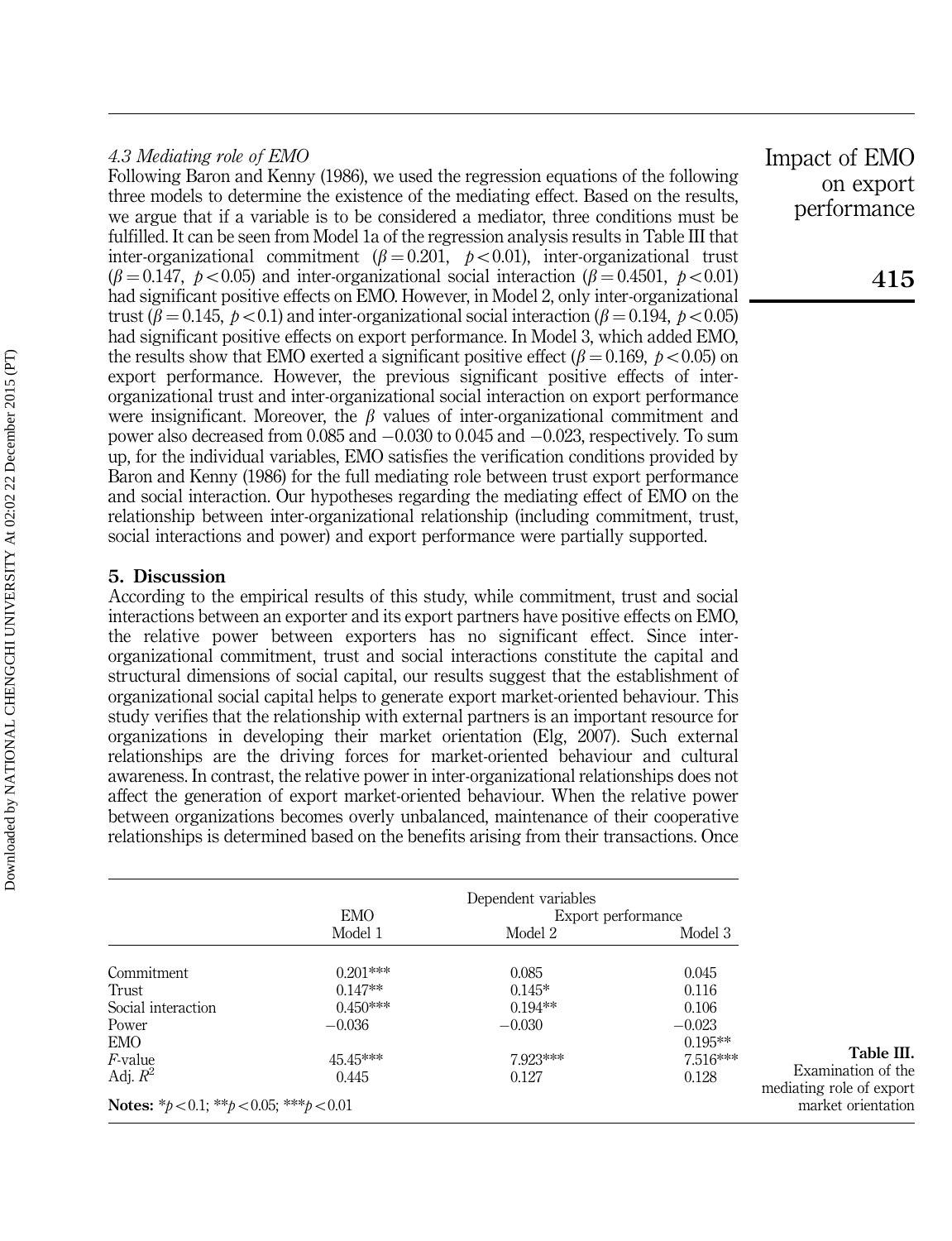a better cooperative partner appears, their partnership is likely to end. When the relative power between organizations is unbalanced, it can prevent the two parties from integrating overseas market intelligence, and from making an effective response.

According to the empirical results of this study, export market-oriented behaviours have a significantly positive effect on financial, strategic and competitive export performances; these results are in line with Akyol and Akehurst's (2003) study. Export market-oriented behaviours cannot only increase export sales and improve competitiveness of products, but also help firms to build strategic layouts in overseas markets. Furthermore, degree of internationalization does not exert a significant effect on the positive relationship between EMO and export performance. Consistent with Cadogan *et al.* (2009), this study further proves that the relationship between EMO and export performance is not affected by the degree of internationalization. There are two reasons why there is no moderating effect from the degree of internationalization on the positive relationship between EMO and export performance. First, a large proportion of our sample firms account are older exporters; they have rich export experience and a large export scale, but are likely to be less flexible in their efforts to enter international markets. Younger export firms may be more malleable in adapting their operations and resources to meet the requirements of international expansion (Carr et al., 2010); they tend to acquire relevant experience of internationalization from successful competitors, and use this knowledge to configure their resources into capabilities that lead to growth and survival (Autio et al., 2000; Brouthers *et al.*, 2009). We suspect that the degree of internationalization reflected by the older sample firms reduced the overall impact on the relationship between EMO and export performance. Second, over-internationalization may constrain other strategic opportunities, thereby hindering firms' overall performance. Although EMO is the most effective weapon in improving export performance, it has its own drawbacks. Exporters intensively focusing on EMO will be more competitive, and will easily achieve superior export performance (Cadogan et al., 2002, 2003, 2009) in areas such as sales volume, profits, market share and customer satisfaction. With the expansion of international markets, exporters need more resources to invest in the maintenance and development of EMO. Such investment in export expansion may reduce their opportunities to implement other strategic behaviour orientations, which would result in financial expenditures, resource investments and opportunity costs being much higher than the relevant benefits, thus inhibiting firm growth. Therefore, a balance of strategic behaviours should be maintained by firms in order to keep the development of various strategic behaviour orientations open so that they are able to adopt different strategies to respond to different situations, competitors and customers (Cadogan et al., 2003).

This study partially supports the idea that EMO has a mediating effect on the relationship between inter-organizational relationship (trust and social interaction) and export performance. In conclusion, instead of directly improving an organization's performance, inter-organizational relationships may gradually increase performance through knowledge assimilation, as well as the integration of certain characteristics and situations as mediators (Rothaermel and Deeds, 2004). Our results suggest that trust and social interaction can improve export performance through EMO behaviours; however, we also show that neither commitment nor power are significant predictors of export performance, which means that there is no mediating effect of EMO on commitment or power, and export performance. From the resource-dependence perspective, exporters who commit to developing overseas export markets will rely on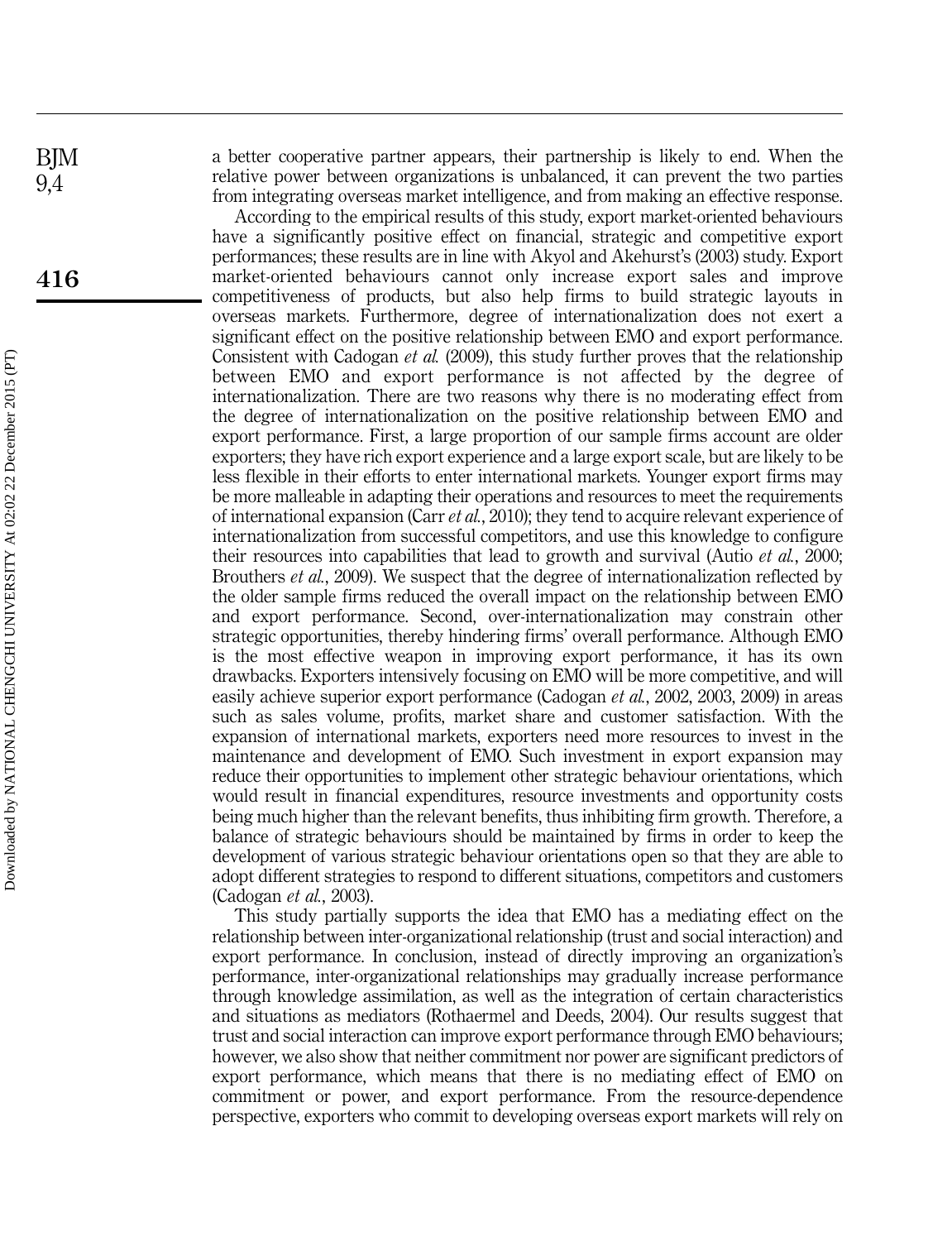information provided by distributors or importers, which will result in decreasing relative power. Thus, it has no significant impact on export performance (Gulati and Sytch, 2007). Moreover, high commitment indicates a high relationship-specific investment. A change of partners will lead to economic and non-economic restrictions and costs (Styles et al., 2008), namely switching costs (Patterson, 2004; Patterson and Smith, 2003). This is likely to have a negative effect on export performance. Thus, the positive effect of commitment or power may be offset by the negative effect, which would negate the impact on export performance.

#### 5.1 Managerial implications

This study suggests that exporters should establish good relationships with their channel partners or customers in overseas markets. More specifically, they should establish trusting relationships with these partners based on close interactions. Trust is capital accumulated over time in a long-term relationship. When constructing a trust mechanism, firms should thus consider long-term interests and avoid conflicts with short-term interests. Firms and their partners should achieve a win-win situation based on an attitude of mutual support and co-development. In terms of interactions, firms can utilize technological and electronic equipment, such as video phones, video conferences and so on, to overcome the limitations of time and space and enhance mutual communication and knowledge exchange. They should also send relevant business personnel to local markets on a regular basis in order to communicate with their partners face to face and gain an understanding of the local markets. In other words, firms should coordinate common interests and resolve conflicts with their channel partners via close interactions in formal and informal ways. Trust and close interactions with partners may enhance firms' EMO, which in turn may improve their performance.

Furthermore, our results verify the positive relationship between EMO and export performance. This implies that cultivating managers' abilities to generate, disseminate and respond effectively to export intelligence is the most critical task for exporters. In order to generate export intelligence, exporters should allocate resources equally across markets, based on their scale and potential; establish local offices or strategic business units to facilitate market research and analysis; promote communication with customers, distributors and suppliers; and expand direct channels in order to get access to, and make effective use of, valuable market intelligence. In order to collect export intelligence from the external environment and share this intelligence more effectively throughout the organization, exporters must have sufficient knowledge for interpreting it. The process of interpretation relies on the knowledge base of the organization. Moreover, formal (such as the integrated information system, electronic communication system and internet computer system) and informal (inter-departmental private relationships, banquets and hall talks designed to integrate internal activities) information-sharing channels should be established within the organization. This helps all members to understand the connotations of the export market intelligence and increase their willingness to share this intelligence with others (Armario et al., 2008). Export-intelligence responsiveness can be divided into formal and informal processes (Song  $et al., 2010$ ). It has been pointed out that when customer preferences and segment composition are relatively stable, the informal process, combined with the existing market knowledge base, can help in the development of marketing strategy. Moreover, when customer demand is formed, formal marketinformation processing will facilitate firms to quickly identify new trends of customers,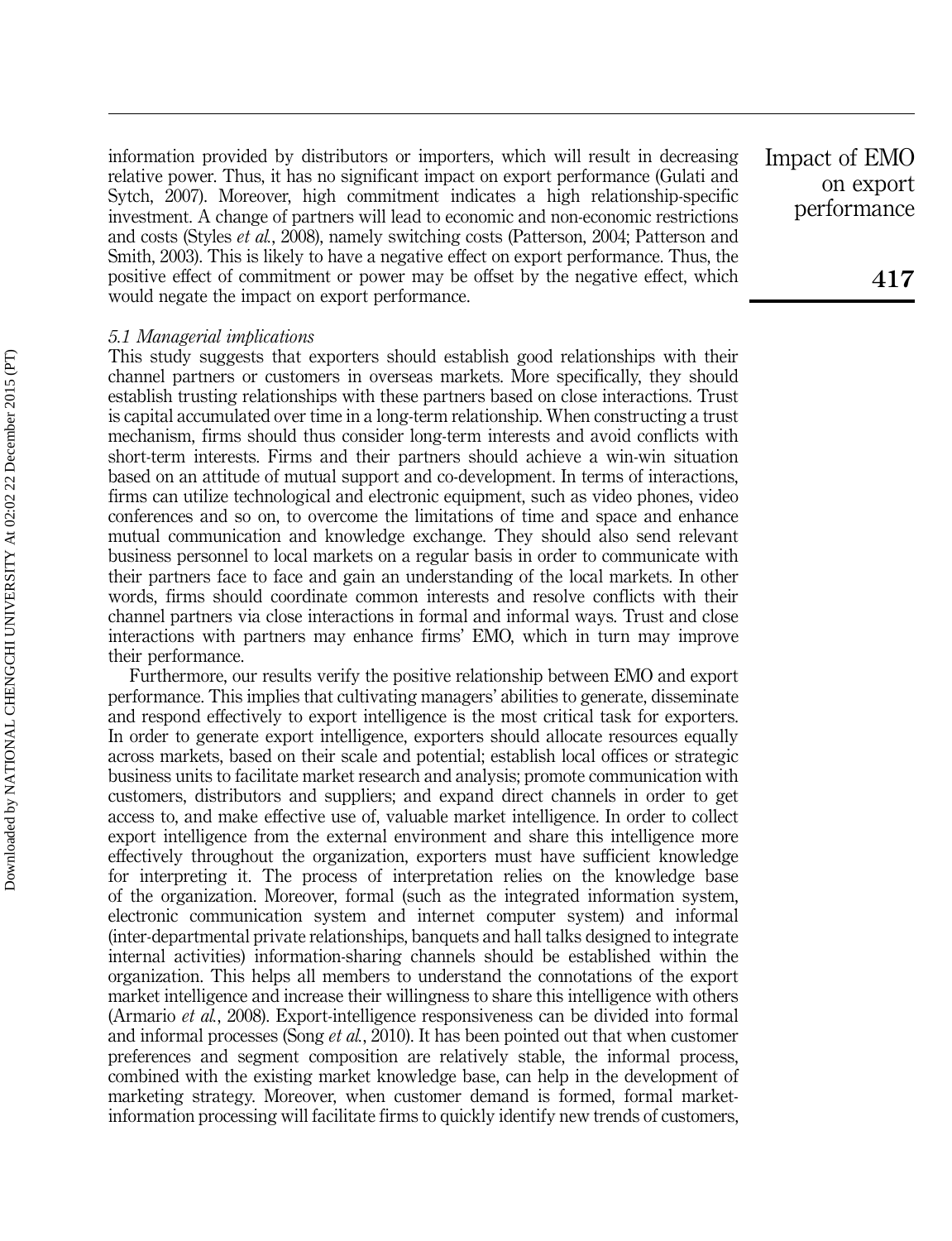and to employ this information in developing new products and marketing activities (Armario et al., 2008). To sum up, the greater a firm's ability to generate, disseminate and respond to export intelligence, the better its export performance will be.

Although our study reveals that degree of internationalization has no positive moderating effect on the relationship between EMO and export performance, the development of international export markets has inevitable trends (Murray *et al.*, 2007). In the technology-intensive and export-intensive Taiwanese manufacturing sector, market competition has shifted from scant competition to strong competition, and from single-market competition to multi-market competition. Taiwan's exporters must painstakingly learn, adapt and develop new capabilities such as branding, innovation, distribution, human capital and social capital (Wu and Chen, 2013). According to Baker and Sinkula (1999) and Slater and Narver (1995), exporters should maximize performance by: identifying the necessary values to create a learning organization; focusing on customers' existing and potential demands; and striking a balance between adaptive and creative learning. However, export market-oriented behaviour gained from diversified information due to a high degree of internationalization may not be enough to process, disseminate and use this information completely. Firms should thus build learning organizations that enable members to interpret diversified information systematically, as well as to perfectly match products to the demands of overseas market customers. In other words, if a firm's EMO focuses too much on the interests of overseas markets, it may neglect short-term customer demand. In this case, a high degree of internationalization may not further improve the impacts of EMO on export performance.

#### 5.2 Limitations and future research

Prior studies on the antecedents of EMO have mainly focused on the internal mechanisms of organizations; very few have explored firms' relationships with external partners. Although inter-organizational relationships have been discussed here, there are many other important inter-organizational factors, such as coordination, relationship tension and long-term relationships. Most prior research has considered the understanding of only one party in the mutual relationship; therefore, the cognitive differences between the two parties have been ignored. Future studies should conduct two-way research on both focal firms (manufacturers) and overseas partners (agents or distributors) through additional variables such as trust, commitment, satisfaction and so on.

Moreover, the results show that the content validity of this study is somewhat inadequate, possibly because it was affected by cultural differences. The study also used a sample from exporting companies based in Taiwan (the manufacturing industry). When convenience sampling is adopted as the sampling method, the representativeness of the samples may be a problem. In order to explore whether industry and country-of-origin effects have played a significant role in determining the results observed in this study, multi-country or -industry studies are also warranted.

Since quantitative research also has its shortcomings, it is recommended that future researchers conduct in-depth interviews or case studies to correlate between interorganizational relationships and manufacturer market-oriented behaviour. Furthermore, this study adopted a scale developed by previous scholars to measure the power dimension. In this measurement, the relative power between the other party (cooperative partner) and the focal party (sample manufacturer) serves as a measure. This study considers the content validity of this dimension as inadequate, possibly due to cultural differences. Styles et al. (2008, p. 892) argue that, "In certain cultures, such as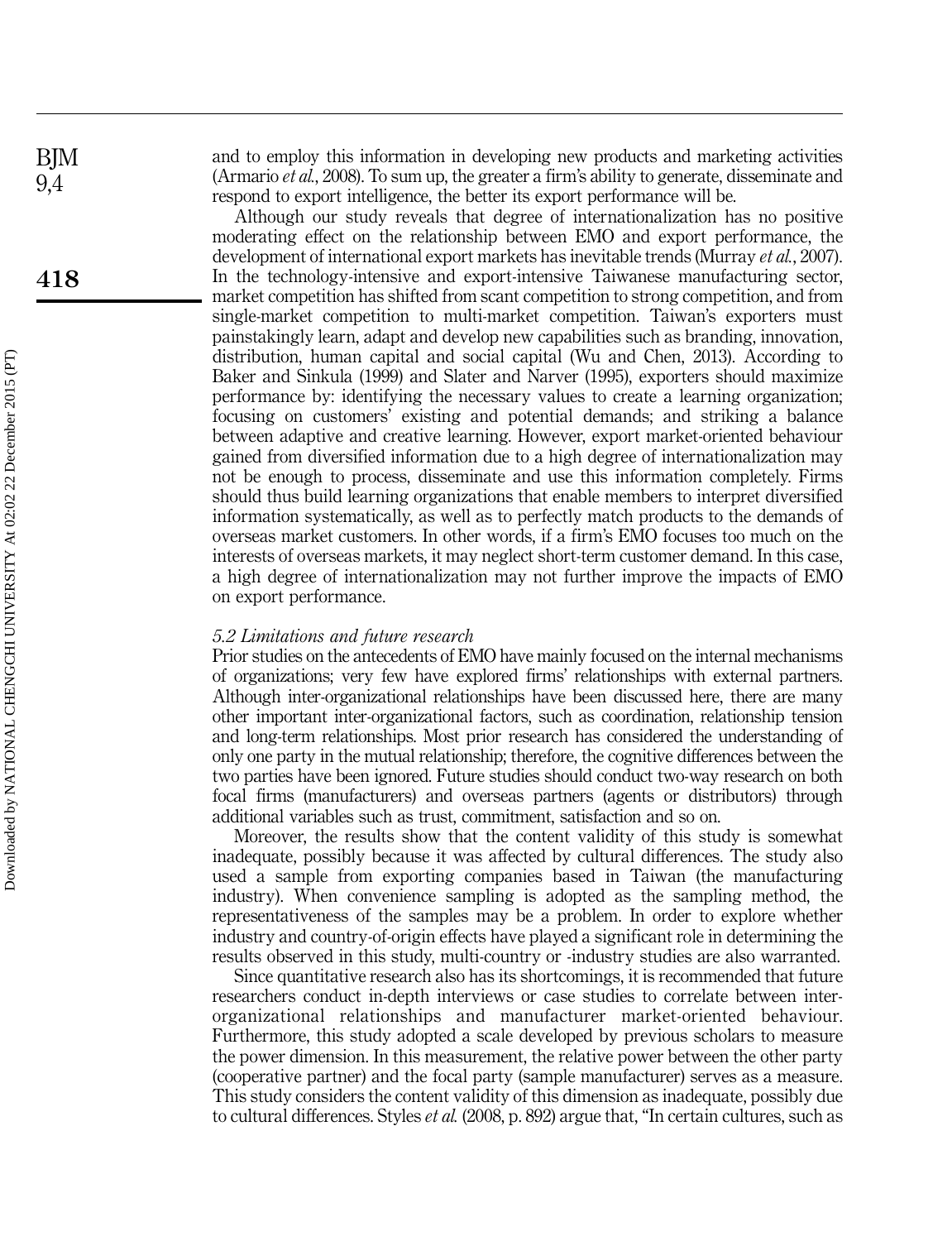in the East, the emphasis on relationships may typically be more explicit". Influenced by subjective factors, such as culture, some respondents may glamorize their relative power. Therefore, it is suggested that future research investigate the effects of power-related dimensions, such as relationship tension, power asymmetry and dependence, or take advantage of multiple informants using a qualitative methodology in order to avoid subjective bias. Finally, exporters can offer competitive products to overseas markets only by meeting customer needs, predicting technological trends, understanding government regulations and sensing the actions of competitors in each individual market. In order to carry out export market-oriented activities, firms may have to allocate large amounts of resources and expenditures, which could impair their overall performance if the costs of export market-oriented activities outstrip the benefits generated (Cadogan et al., 2003). Firms should also consider other moderating factors, such as market maturity, market turbulence and competitive intensity, in deciding to carry out export market-oriented activities. For example, firms should make greater efforts to build good relationships with their channel partners or customers, and carry out more export market-oriented activities so as to stabilize their presence in overseas markets. Future studies are also encouraged to investigate the moderating effects of these factors.

#### References

- Akyol, A. and Akehurst, G. (2003), "An investigation of export performance variations related to corporate export market orientation", *[European Business Review](http://www.emeraldinsight.com/action/showLinks?system=10.1108%2F09555340310455155)*, Vol. 15 No. 1, pp. 5-19.
- Albaum, G., Strandskov, J., Duerr, E. and Dowd, L. (1994), International Marketing and Export Management, 2nd ed., Addison-Wesley Publishers, Cambridge.
- Allen, N.J. and Meyer, J.P. (1990), "The measurement and antecedents of affective, continuance and normative commitment to the organization", *[Journal of Occupational Psychology](http://www.emeraldinsight.com/action/showLinks?crossref=10.1111%2Fj.2044-8325.1990.tb00506.x&isi=A1990CT35300001)*, Vol. 63 No. 1, pp. 1-18.
- Armario, J.M., Ruiz, D.M. and Armario, E.M. (2008), "Market orientation and internationalization in small and medium-sized enterprises", *[Journal of Small Business Management](http://www.emeraldinsight.com/action/showLinks?crossref=10.1111%2Fj.1540-627X.2008.00253.x&isi=000259347500001)*, Vol. 46 No. 4, pp. 485-511.
- Atuahene-Gima, K., Slater, S.F. and Olson, E.M. (2005), "The contingent value of marketing review responsive and proactive market orientations for new product program performance", [The Journal of Product Innovation Management](http://www.emeraldinsight.com/action/showLinks?crossref=10.1111%2Fj.1540-5885.2005.00144.x&isi=000232773400002), Vol. 22 No. 6, pp. 464-482.
- Autio, E., Sapienza, H.J. and Almeida, J.G. (2000), "Effects of age at entry, knowledge intensity, and imitability on international growth", *[Academy of Management Journal](http://www.emeraldinsight.com/action/showLinks?crossref=10.2307%2F1556419&isi=000090056700010)*, Vol. 43 No. 5, pp. 909-924.
- Baker, W.E. and Sinkula, J.M. (1999), "The synergistic effect of market orientation and learning orientation on organizational performance", *[Journal of the Academy of Marketing Science](http://www.emeraldinsight.com/action/showLinks?crossref=10.1177%2F0092070399274002&isi=000082642000002)*, Vol. 27 No. 4, pp. 411-427.
- Barney, J.B. (1991), "Firm resources and sustained competitive advantage", *[Journal of Management](http://www.emeraldinsight.com/action/showLinks?crossref=10.1177%2F014920639101700108&isi=A1991FE14500007)*, Vol. 17 No. 1, pp. 99-120.
- Baron, R.M. and Kenny, D.A. (1986), "The moderator-mediator variable distinction in social psychological research: conceptual, strategic, and statistical considerations", [Journal of](http://www.emeraldinsight.com/action/showLinks?crossref=10.1037%2F0022-3514.51.6.1173&isi=A1986F285400010) [Personality and Social Psychology](http://www.emeraldinsight.com/action/showLinks?crossref=10.1037%2F0022-3514.51.6.1173&isi=A1986F285400010), Vol. 51 No. 6, pp. 1173-1182.
- Bello, D., Chelaru, C. and Zhang, Z. (2003), "The antecedents and performance consequences of relationalism in export distribution channels", *[Journal of Business Research](http://www.emeraldinsight.com/action/showLinks?crossref=10.1016%2FS0148-2963%2801%2900215-6&isi=000180724700001)*, Vol. 56 No. 1, pp. 1-16.
- Brouthers, L.E., Nakos, G., Hadjimarcou, J. and Brouthers, K.D. (2009), "Key factors for successful export performance for small firms", *[Journal of International Marketing](http://www.emeraldinsight.com/action/showLinks?crossref=10.1509%2Fjimk.17.3.21)*, Vol. 17 No. 3, pp. 21-38.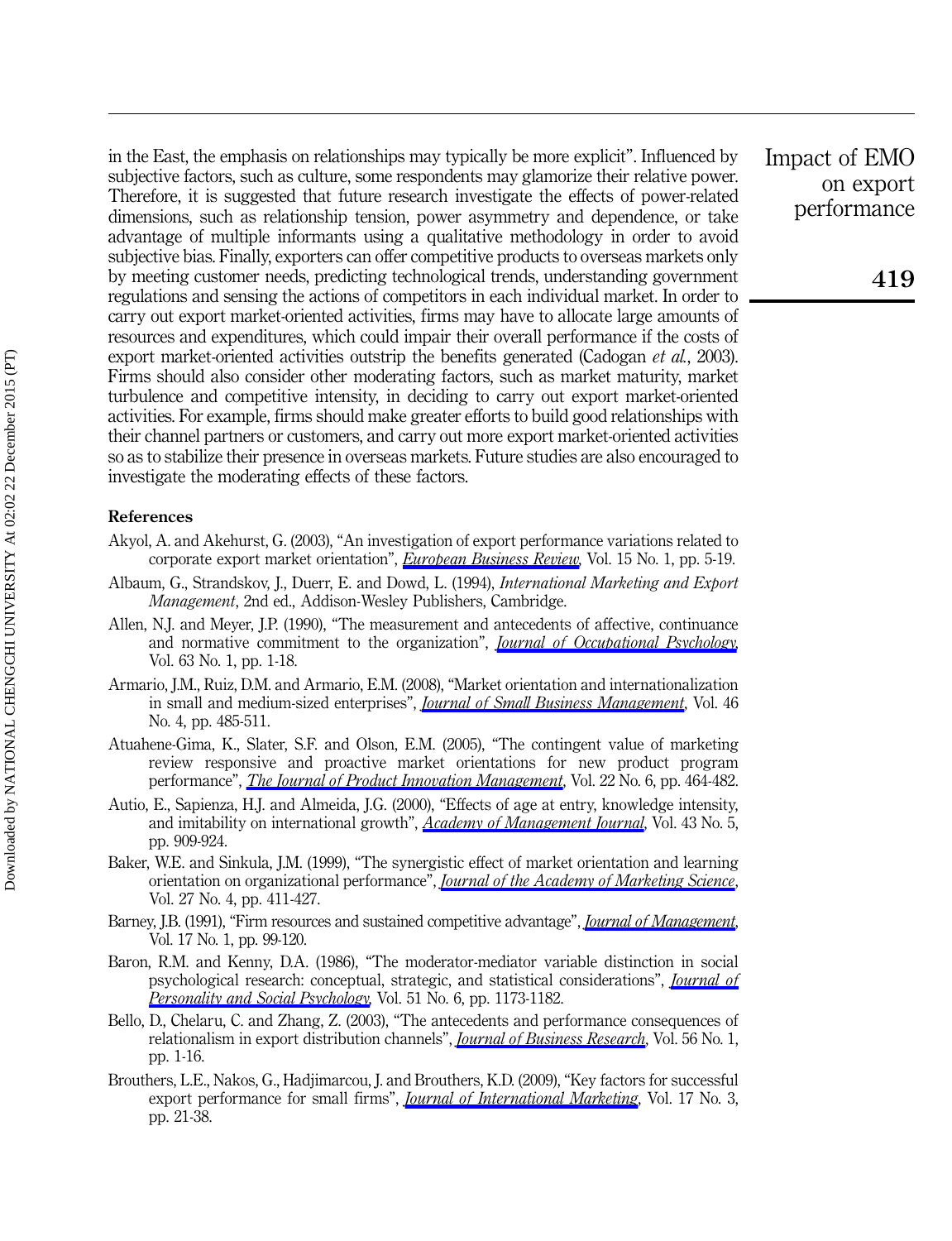| BJM | Burt, R. (1992), Structural Holes, Harvard University Press, Cambridge, MA.                                                                                                                                                                                                                             |
|-----|---------------------------------------------------------------------------------------------------------------------------------------------------------------------------------------------------------------------------------------------------------------------------------------------------------|
| 9,4 | Cadogan, J.W. and Diamantopoulos, A. (1995), "Narver and Slater, Kohli and Jaworski and the<br>market orientation construct: integration and internationalization", <i>Journal of Strategic</i><br><i>Marketing</i> , Vol. 3 No. 1, pp. 41-60.                                                          |
| 420 | Cadogan, J.W., Cui, C.C. and Li, E.K.Y. (2003), "Export market-oriented behavior and export<br>performance: the moderating roles of competitive intensity and technological turbulence",<br>International Marketing Review, Vol. 20 No. 5, pp. 493-513.                                                 |
|     | Cadogan, J.W., Diamantopoulos, A. and de Mortanges, C.P. (1999), "A measure of export market<br>orientation: scale development and cross-cultural validation", <i>Journal of International</i><br>Business Studies, Vol. 30 No. 4, pp. 689-707.                                                         |
|     | Cadogan, J.W., Diamantopoulos, A. and Siguaw, J.A. (2002), "Export market-oriented activities:<br>their antecedents and performance consequences", <i>Journal of International Business</i><br>Studies, Vol. 33 No. 3, pp. 615-626.                                                                     |
|     | Cadogan, J.W., Kuivalainen, O. and Sundqvist, S. (2009), "Export market-oriented behavior and<br>export performance: quadratic and moderating effects under differing degrees of market<br>dynamism and internationalization", <i>Journal of International Marketing</i> , Vol. 17 No. 4,<br>pp. 71-89. |
|     | Cadogan, J.W., Cui, C.C., Morgan, R.E. and Story, V.M. (2006), "Factors facilitating and impeding<br>the development of export market-oriented behavior: a study of Hong Kong manufacturing<br>exporters", <i>Industrial Marketing Management</i> , Vol. 35 No. 5, pp. 634-647.                         |
|     | Cadogan, J.W., Paul, N.J., Salminen, R.T., Puumalainen, K. and Sundqvist, S. (2001), "Key<br>antecedents to 'export' market-oriented behaviors: a cross-national empirical<br>examination", <i>International Journal of Research in Marketing</i> , Vol. 18 No. 3, pp. 261-282.                         |
|     | Carr, J.C., Haggard, K.S., Hmleleski, K.M. and Zahra, S.A. (2010), "A study of the moderating<br>effects of firm age at internationalization on firm survival and short-term growth",<br><i>Strategic Entrepreneurship Journal</i> , Vol. 4 No. 2, pp. 183-192.                                         |
|     | Chung, H.F.L. (2012), "Export market orientation, managerial ties, and performance",<br><i>International Marketing Review</i> , Vol. 29 No. 4, pp. 403-423.                                                                                                                                             |
|     | Common Wealth Magazine (2009), Top 1000 Companies in Taiwan, Common Wealth Magazine,<br>Taipei.                                                                                                                                                                                                         |
|     | Czinkota, M.R. and Ronkainen, I.A. (2001), International Marketing, Harcout College Publishers,<br>Fort Worth, TX.                                                                                                                                                                                      |
|     | Dyer, J.H. and Singh, H. (1998), "The relational view: cooperative strategy and sources of<br>interorganizational competitive advantage", <i>Academy of Management</i> , Vol. 23 No. 4,<br>pp. 660-679.                                                                                                 |
|     | Elg, U. (2007), "Market orientation as inter-firm cooperation: an international study of the grocery<br>sector", <i>European Management Journal</i> , Vol. 25 No. 4, pp. 283-297.                                                                                                                       |
|     | Elg, U. (2008), "Inter-firm market orientation and the influence of network and relational factors",<br><i>Scandinavian Journal of Management</i> , Vol. 24 No. 1, pp. 55-68.                                                                                                                           |
|     | Fornell, C. and Larcker, D. (1981), "Structural equation models with unobservable variables and<br>measurement error", <i>Journal of Marketing Research</i> , Vol. 18 No. 1, pp. 39-50.                                                                                                                 |
|     | Francis, J. and Collins-Dodd, C. (2000), "The impact of firms' export orientation on the export<br>performance of high-tech small and medium-sized enterprises", <i>Journal of International</i><br><i>Marketing</i> , Vol. 8 No. 3, pp. 84-103.                                                        |
|     | French, J.R. and Raven, B.H. (1959), "The bases of social power", in Cartwright, D. (Ed.), Studies in<br>Social Power, University of Michigan Press, Ann Arbor, MI, pp. 157-167.                                                                                                                        |
|     | Ganesan, S. (1994), "Determinants of long-term orientation in buyer-seller relationships", <i>Journal</i><br>of Marketing, Vol. 58 No. 2, pp. 1-19.                                                                                                                                                     |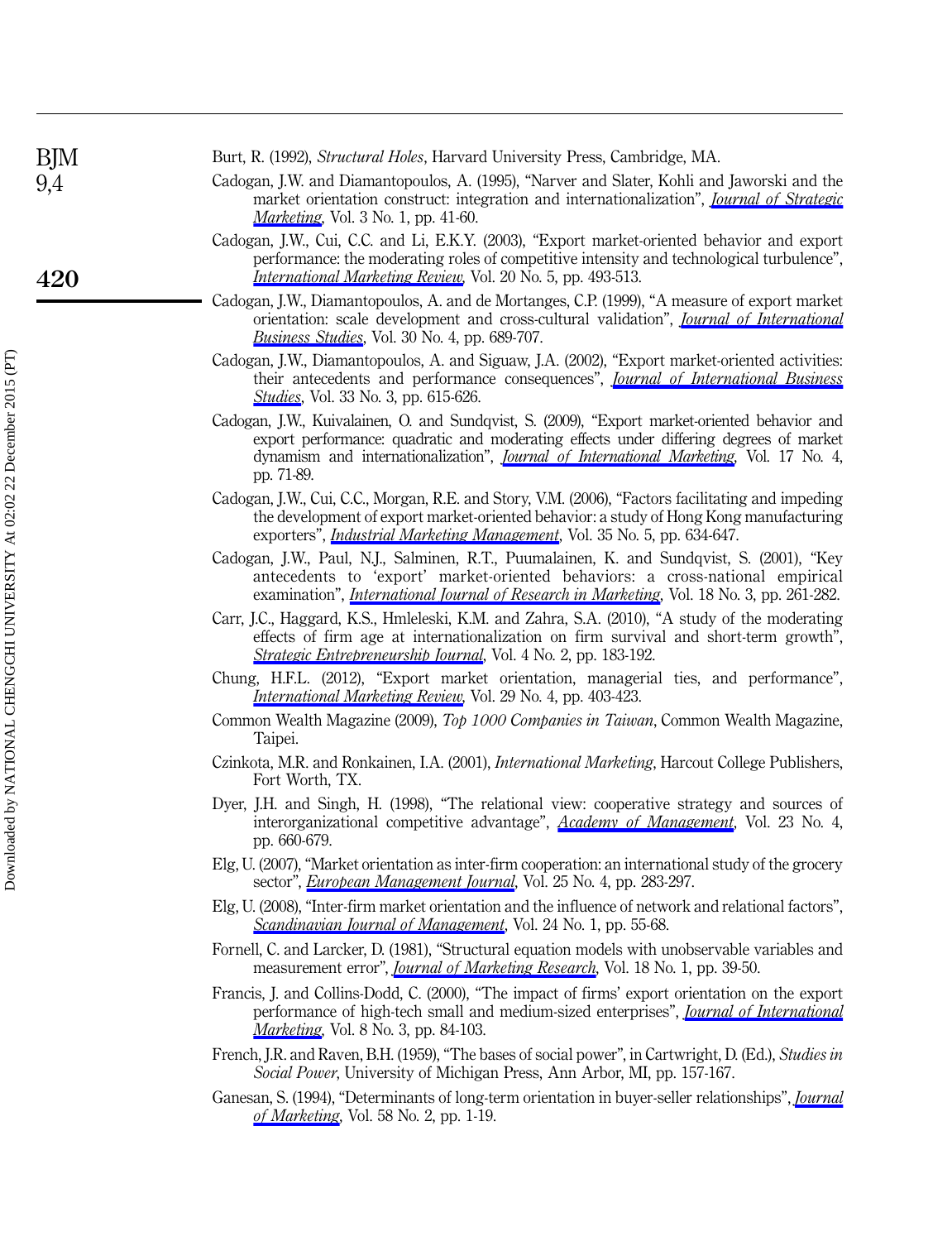- Grewal, R. and Tansuhaj, P. (2001), "Building organizational capabilities for managing economic crisis: the role of market orientation and strategic flexibility", *[Journal of Marketing](http://www.emeraldinsight.com/action/showLinks?crossref=10.1509%2Fjmkg.65.2.67.18259&isi=000167974900005)*, Vol. 65 No. 2, pp. 67-80.
- Gulati, R. and Sytch, M. (2007), "Dependence asymmetry and joint dependence in interorganizational relationships: effects of embeddedness on exchange performance", [Administrative Science Quarterly](http://www.emeraldinsight.com/action/showLinks?isi=000247532200002), Vol. 52 No. 1, pp. 32-69.
- Helfert, G., Ritter, T. and Walter, A. (2002), "Redefining market orientation from a relationship perspective: theoretical considerations and empirical results", *[European Journal of](http://www.emeraldinsight.com/action/showLinks?system=10.1108%2F03090560210437361) [Marketing](http://www.emeraldinsight.com/action/showLinks?system=10.1108%2F03090560210437361)*, Vol. 36 No. 9, pp. 1119-1139.
- Howcroft, B., Hewer, P. and Durkin, M. (2003), "Banker-customer interactions in financial services", *[Journal of Marketing Management](http://www.emeraldinsight.com/action/showLinks?crossref=10.1080%2F0267257X.2003.9728248)*, Vol. 19 Nos 9-10, pp. 1001-1020.
- Hunt, S.D. and Morgan, R.M. (1995), "The comparative advantage theory of competition", [Journal](http://www.emeraldinsight.com/action/showLinks?crossref=10.2307%2F1252069&isi=A1995QQ63900001) [of Marketing](http://www.emeraldinsight.com/action/showLinks?crossref=10.2307%2F1252069&isi=A1995QQ63900001), Vol. 59 No. 4, pp. 1-15.
- Hyvönen, S. and Tuominen, M. (2007), "Channel collaboration, market orientation and performance advantages: discovering developed and emerging markets", [International](http://www.emeraldinsight.com/action/showLinks?crossref=10.1080%2F09593960701631482) [Review of Retail, Distribution and Consumer Research](http://www.emeraldinsight.com/action/showLinks?crossref=10.1080%2F09593960701631482), Vol. 17 No. 5, pp. 423-445.
- Jaworski, B.J. and Kohli, A.K. (1993), "Market orientation: antecedents and consequences", [Journal of Marketing](http://www.emeraldinsight.com/action/showLinks?crossref=10.2307%2F1251854&isi=A1993LN85600004), Vol. 57 No. 7, pp. 53-70.
- Johanson, J. and Wiedersheim-Paul, F. (1975), "The internationalization of the firm: four Swedish cases", [Journal of Management Studies](http://www.emeraldinsight.com/action/showLinks?crossref=10.1111%2Fj.1467-6486.1975.tb00514.x&isi=A1975AW61200005), Vol. 12 No. 3, pp. 305-322.
- Jöreskog, K.G. and Sörbom, D. (1993), LISREL 8: Structural Equation Modeling with the SIMPLIS Command Language, Scientific Software International, Chicago, IL.
- Kamann, D.J.F. and Dtrijker, D. (1992), The Network Approach: Concepts and Applications in the Innovation Networks: Spatial Perspective, in Camagni, R. (Ed.), Belhaven Press, London and New York, NY.
- Kennedy, K.N., Goolsby, J.R. and Arnould, E.J. (2003), "Implementing a customer orientation: extension of theory and application", *[Journal of Marketing](http://www.emeraldinsight.com/action/showLinks?crossref=10.1509%2Fjmkg.67.4.67.18682&isi=000185853700005)*, Vol. 67 No. 4, pp. 67-81.
- Kohli, A.K. and Jaworski, B.J. (1990), "Market orientation: the construct, research propositions, and managerial implications", *[Journal of Marketing](http://www.emeraldinsight.com/action/showLinks?crossref=10.2307%2F1251866&isi=A1990CZ14400001)*, Vol. 54 No. 2, pp. 1-18.
- Kumar, N., Scheer, L. and Steenkamp, J.E.M. (1995), "The effects of perceived interdependence on dealer attitudes", *[Journal of Marketing Research](http://www.emeraldinsight.com/action/showLinks?crossref=10.2307%2F3151986&isi=A1995TG54300009)*, Vol. 32 No. 3, pp. 348-356.
- Langerak, F. (2001), "The relationship between customer and supplier perceptions of the manufacturer's market orientation and its business performance", *[International Journal of](http://www.emeraldinsight.com/action/showLinks?isi=000166981700003)* [Market Research](http://www.emeraldinsight.com/action/showLinks?isi=000166981700003), Vol. 43 No. 1, pp. 43-62.
- Lin, X. (2005), "Local partner acquisition of managerial knowledge in international joint ventures: focusing on foreign management control", Management International Review, Vol. 45 No. 2, pp. 219-237.
- Luostarinen, R. (1979), Internationalization of the Firm, Helsinki School of Economics, Helsinki.
- McDougall, P.P. and Oviatt, B.M. (1996), "New venture internationalization: strategic change and performance: a follow-up study", *[Journal of Business Venture](http://www.emeraldinsight.com/action/showLinks?crossref=10.1016%2F0883-9026%2895%2900081-X&isi=A1996TQ29800003)*, Vol. 11 No. 1, pp. 23-40.
- Madlberger, M. (2009), "What drives firms to engage in interorganizational information sharing in supply chain management?", *[International Journal of e-Collaboration](http://www.emeraldinsight.com/action/showLinks?crossref=10.4018%2Fjec.2009040102)*, Vol. 5 No. 2, pp. 18-42.
- Matanda, M.J. and Freeman, S. (2009), "Impact of perceived environmental uncertainty in export importer relationships and export performance improvement", *[International Business](http://www.emeraldinsight.com/action/showLinks?crossref=10.1016%2Fj.ibusrev.2008.12.004&isi=000264927400008)* [Review](http://www.emeraldinsight.com/action/showLinks?crossref=10.1016%2Fj.ibusrev.2008.12.004&isi=000264927400008), Vol. 18 No. 1, pp. 89-107.
- Morgan, R.M. and Hunt, S.D. (1994), "The commitment-trust theory of relationship marketing", [Journal of Marketing](http://www.emeraldinsight.com/action/showLinks?crossref=10.2307%2F1252308&isi=A1994NW35300002), Vol. 58 No. 3, pp. 20-38.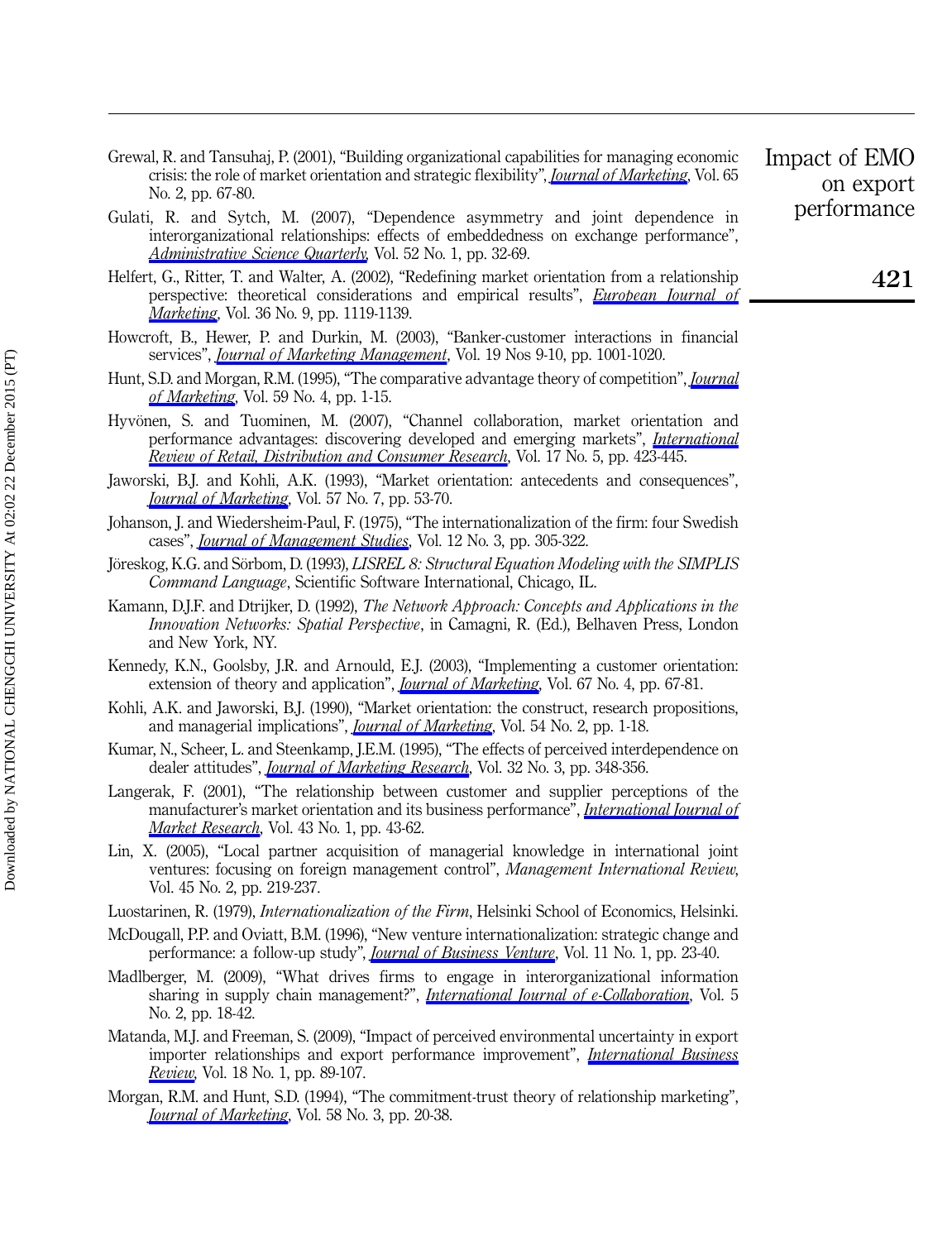| BJM<br>9,4 | Murray, J.Y., Gao, G.Y., Kotabe, M. and Zhou, N. (2007), "Assessing measurement invariance of<br>export market orientation: a study of Chinese and non-Chinese firms in China", <i>Journal of</i><br><i>International Marketing</i> , Vol. 15 No. 4, pp. 41-62.                                               |
|------------|---------------------------------------------------------------------------------------------------------------------------------------------------------------------------------------------------------------------------------------------------------------------------------------------------------------|
|            | Nahapiet, J. and Ghoshal, S. (1998), "Social capital, intellectual capital and the organizational<br>advantage", <i>Academy of Management Review</i> , Vol. 23 No. 2, pp. 242-266.                                                                                                                            |
| 422        | Narver, J.C. and Slater, S.F. (1990), "The effect of a market orientation on business profitability",<br><i>Journal of Marketing</i> , Vol. 54 No. 4, pp. 20-35.                                                                                                                                              |
|            | Patterson, P.G. (2004), "A contingency model of behavioural intentions in a services context",<br><b>European Journal of Marketing, Vol. 38 Nos 9/10, pp. 1304-1315.</b>                                                                                                                                      |
|            | Patterson, P.G. and Smith, T. (2003), "A cross cultural study of switching barriers and propensity<br>to stay with service providers", <i>Journal of Retailing</i> , Vol. 79 No. 2, pp. 107-120.                                                                                                              |
|            | Piercy, N. (1981), "Company internationalisation: active and reactive exporting", <i>European</i><br><i>Journal of Marketing</i> , Vol. 15 No. 3, pp. 26-40.                                                                                                                                                  |
|            | Rose, G.M. and Shoham, A. (2002), "Export performance and market orientation: establishing an<br>empirical link", <i>Journal of Business Research</i> , Vol. 55 No. 3, pp. 217-225.                                                                                                                           |
|            | Rothaermel, F.T. and Deeds, D.L. (2004), "Exploration and exploitation alliances in<br>biotechnology: a system of new product development", Strategic Management Journal,<br>Vol. 25 No. 3, pp. 201-221.                                                                                                      |
|            | Samiee, S. and Walters, G.P. (1990), "Influence of firm size on export planning and performance",<br><i>Journal of Business Research</i> , Vol. 20 No. 3, pp. 235-248.                                                                                                                                        |
|            | Slater, S.F. and Narver, J.C. (1994), "Does competitive environment moderate the market<br>orientation-performance relationship", <i>Journal of Marketing</i> , Vol. 58 No. 1, pp. 46-55.                                                                                                                     |
|            | Slater, S.F. and Narver, J.C. (1995), "Market orientation and the learning organization", <i>Journal of</i><br><i>Marketing</i> , Vol. 59 No. 3, pp. 63-74.                                                                                                                                                   |
|            | Song, M., di Benedetto, A. and Parry, M. (2010), "Market information and new venture<br>performance differences between established and emerging technology standards", IEEE<br><i>Transactions on Engineering Management</i> , Vol. 57 No. 1, pp. 22-38.                                                     |
|            | Styles, C., Patterson, P.G. and Ahmed, F. (2008), "A relational model of export performance",<br><b>Journal of International Business Studies</b> , Vol. 39 No. 5, pp. 880-900.                                                                                                                               |
|            | Tallman, S. and Li, J. (1996), "Effects of international diversity and product diversity on the<br>performance of multinational firms", Academy of Management Journal, Vol. 39 No. 1,<br>pp. 179-196.                                                                                                         |
|            | Tasi, W. and Ghoshal, S. (1998), "Social capital and value creation: the role of intrafirm networks",<br><i>The Academy of Management Journal</i> , Vol. 41 No. 4, pp. 464-476.                                                                                                                               |
|            | Taylor, C.R., Kim, K.H., Ko, E., Park, M.H., Kim, D.R. and Moon, H.I. (2008), "Does having<br>a market orientation lead to higher levels of relationship commitment and business<br>performance? Evidence from the Korean robotics industry", Industrial Marketing Management,<br>Vol. 37 No. 7, pp. 825-832. |
|            | Uzzi, B. (1997), "Social structure and competition in interfirm networks: the paradox of<br>embeddedness", <i>Administrative Science Quarterly</i> , Vol. 42 No. 1, pp. 35-67.                                                                                                                                |
|            | van Raaij, E.M. and Stoelhorst, J.W. (2008), "The implementation of a market orientation:<br>a review and integration of the contributions to date", European Journal of Marketing,<br>Vol. 42 Nos 11/12, pp. 1265-1293.                                                                                      |
|            | Verhoef, P., Franses, P. and Hoekstra, J. (2002), "The effect of relational constructs on customer<br>referrals and number of services purchased from a multiservice provider: does age of<br>relationship matter?", Journal of the Academy of Marketing Science, Vol. 30 No. 3, pp. 202-216.                 |
|            | Wu, Z. and Chen, R. (2013), "Dynamic capability and IJV performance: the effect of exploitation and<br>exploration capabilities", <i>Asia Pacific Journal of Management</i> , Vol. 30 No. 2, pp. 601-632.                                                                                                     |
|            |                                                                                                                                                                                                                                                                                                               |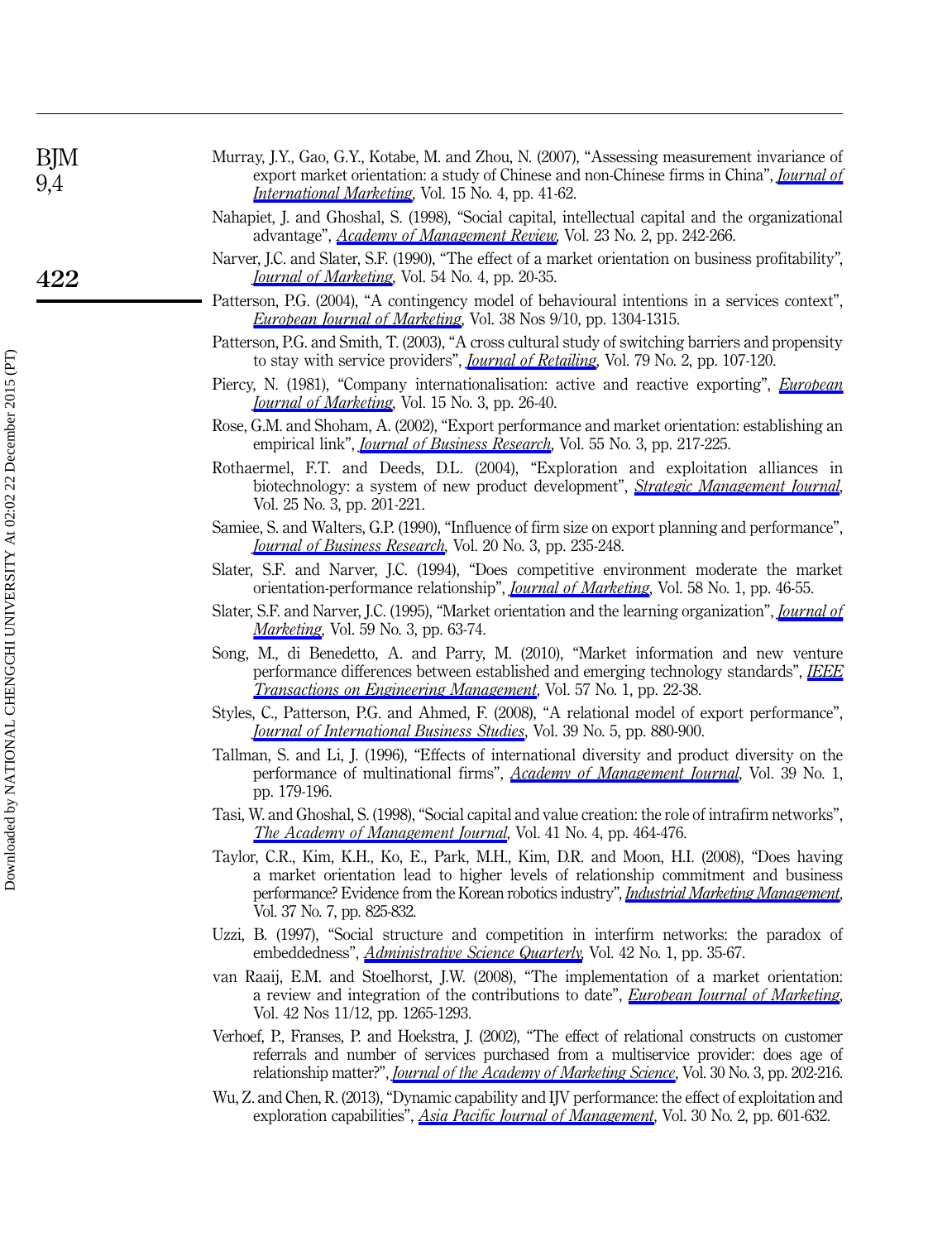- Yli-Renko, H., Autio, E. and Sapienza, H.J. (2001), "Social capital, knowledge acquisition, and knowledge exploitation in young technology-based firms", [Strategic Management Journal](http://www.emeraldinsight.com/action/showLinks?crossref=10.1002%2Fsmj.183&isi=000169356000006), Vol. 22 Nos 6/7, pp. 587-613.
- Zhou, K.Z., Brown, J.R. and Dev, C.S. (2009), "Market orientation, competitive advantage, and firm performance: a demand-based view", [Journal of Business Research](http://www.emeraldinsight.com/action/showLinks?crossref=10.1016%2Fj.jbusres.2008.10.001&isi=000270694100004), Vol. 62 No. 11, pp. 1063-1070.
- Zou, H. and Ghauri, P.N. (2010), "Internationalizing by learning: the case of Chinese high-tech new ventures", *[International Marketing Review](http://www.emeraldinsight.com/action/showLinks?system=10.1108%2F02651331011037539&isi=000279804700006)*, Vol. 27 No. 2, pp. 223-244.

#### Appendix. Measurement items used for model testing

EMO behaviour (seven-point scales,  $1 =$  "very strongly disagree", and  $7 =$  "very strongly agree")

#### Export market-intelligence generation:

- (1) We generate a lot of information concerning trends (e.g. regulation, technological developments, politics and economy) in our export markets.
- (2) We constantly monitor our level of commitment and orientation to serving export customer needs.
- (3) We are quick to detect fundamental shifts in our export environment (e.g. technology, regulatory, economy).
- (4) We periodically review the likely effect of changes in our export environment (e.g. technology, regulation).
- (5) We generate a lot of information in order to understand the forces which influence our overseas customers' needs and preferences.

#### Export-intelligence dissemination:

- (1) Too much information concerning our export competitors is discarded before it reaches decision makers.<sup>R</sup>
- (2) Information which can influence the way we serve our export customers takes forever to reach export personnel.
- (3) Important information about our export customers is often "lost in the system".<sup>R</sup>
- (4) Information about our export competitors' activities often reaches relevant personnel too late to be of any use. $<sup>R</sup>$ </sup>
- (5) Important information concerning export market trends (regulation and technology) is often discarded as it makes its way along the communication chain.<sup>R</sup>

#### Export-intelligence responsiveness:

- (1) Our export business strategies are driven by our beliefs on how we can create greater value for export customers.
- (2) Our export strategy for competitive advantage is based on our understanding of export customer needs.
- (3) Our export business objectives are driven primarily by ensuring customer satisfaction.
- (4) We pay close attention to after-sales service in our export markets.
- (5) If a major competitor were to launch an intensive campaign targeted at our foreign customers, we would immediately implement a response.
- (6) We are quick to respond to significant changes in our competitors' price structures in foreign markets.

Impact of EMO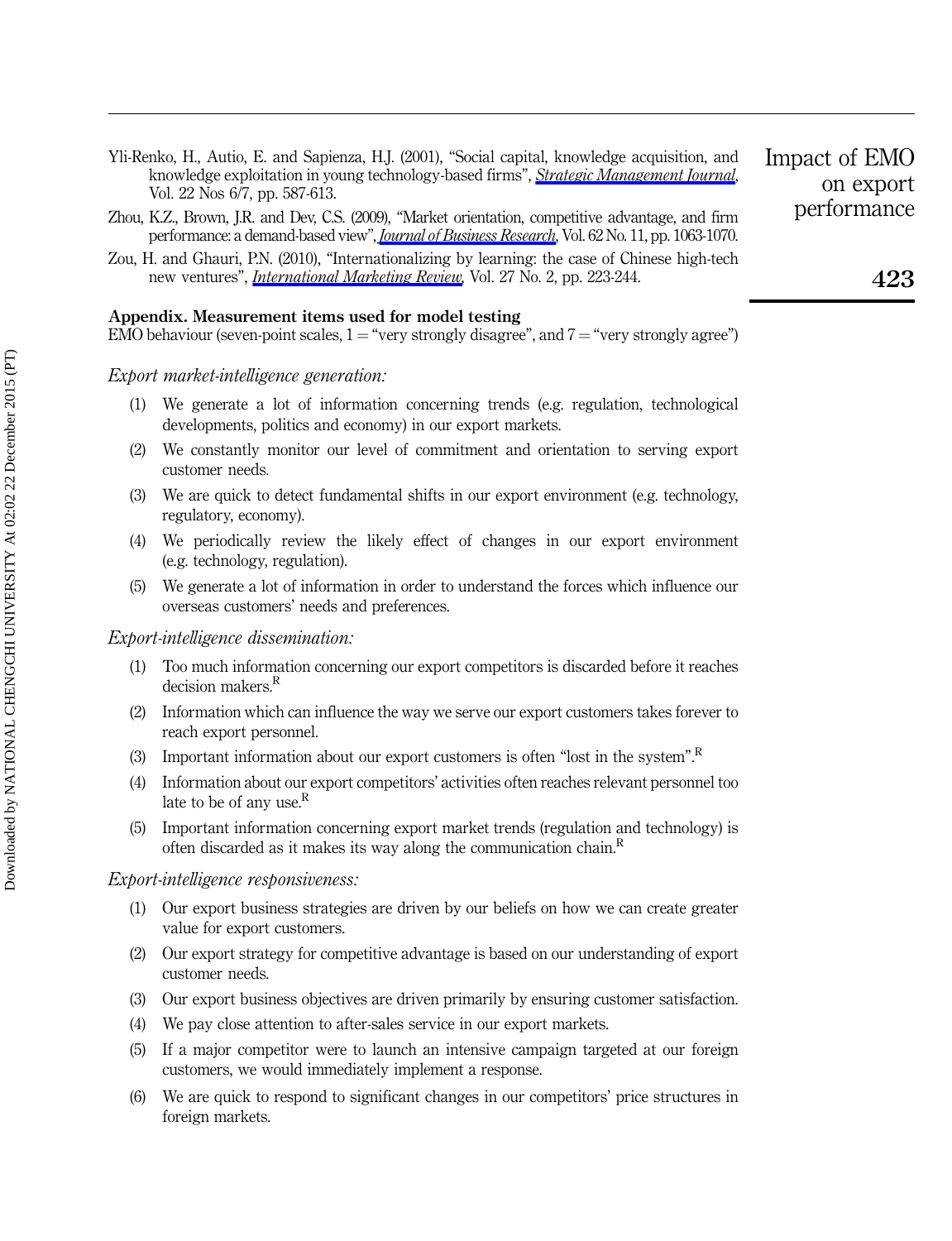| BJM<br>9,4 | We are quick to respond to important changes in our export business environment<br>(7)<br>(e.g. regulation, technology and economy). |  |
|------------|--------------------------------------------------------------------------------------------------------------------------------------|--|
|            | We rapidly respond to competitive actions that threaten us in our export markets.<br>(8)                                             |  |
|            | <b>Inter-organizational relationship</b> (seven-point scales, $1 =$ "very strongly<br>disagree", and $7 =$ "very strongly agree")    |  |
| 424        | Relationship commitment:                                                                                                             |  |
|            | It is pleasant working with this partner; that is why we continue the relationship.<br>(1)                                           |  |
|            | (2)<br>Strong social bonds exist between this partner and us.                                                                        |  |
|            | We have a strong sense of loyalty with this partner.<br>(3)                                                                          |  |
|            | We are patient with this partner when they make mistakes that cause us problems.<br>(4)                                              |  |
|            | Trust:                                                                                                                               |  |
|            | (1)<br>This partner has made sacrifices for us in the past.                                                                          |  |
|            | (2)<br>This partner is like a friend.                                                                                                |  |
|            | (3)<br>This partner does not make false claims.                                                                                      |  |
|            | When making important decisions, the partner is concerned about our welfare.<br>(4)                                                  |  |
|            | (5)<br>Though circumstances change, we believe that the partner will be ready and willing to<br>offer us assistance and support.     |  |
|            | When we share our problems with the partner, we know that they will respond with<br>(6)<br>understanding.                            |  |
|            | Social interaction:                                                                                                                  |  |
|            | We maintain close social relationships with this partner.<br>(1)                                                                     |  |
|            | (2)<br>We know this partner's people on a personal level.                                                                            |  |
|            | We are willing to discuss items of cooperation with our partners.<br>(3)                                                             |  |

#### Coercive power:

- (1) Even if we disagree with this partner we have to comply with their request.<sup>R</sup>
- (2) In case of disagreement, our partner could penalize us.<sup>R</sup>
- (3) This partner is able to make decisions that can alter our profit levels.<sup>R</sup>
- (4) This partner can adversely influence the way we operate.<sup>R</sup>

**Export performance** (seven-point scales,  $1 =$  "very strongly dissatisfied", and  $7 =$ "very strongly satisfied")

How satisfied are you with your performance?

#### Financial performance:

- (1) Export sales volume for the company over the three years.
- (2) Export profit for the company over the three years.
- (3) Export sales growth for the company over the three years.